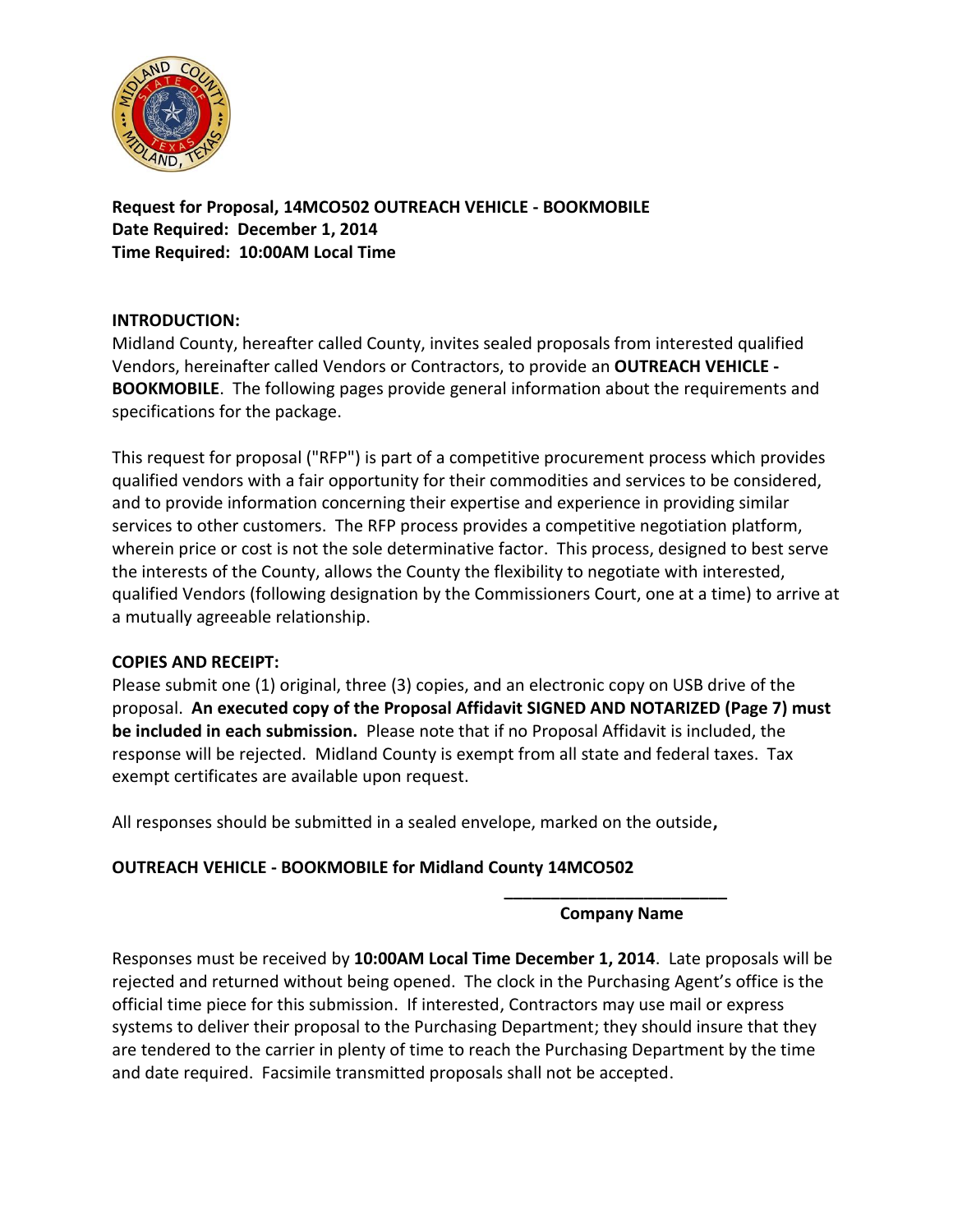**SUBMISSION LOCATION:** All bids which are mailed, shipped, delivered, etc. should be addressed as follows:

### **Midland County Purchasing Department**

Midland County Courthouse Attention: Kristy Engeldahl, Purchasing Agent 500 N. Loraine Street, Suite 1101 Midland, Texas 79701

### **DOCUMENTATION SUBMISSION:**

The respondent must submit all required documentation. Failure to provide requested information may result in rejection of the proposal.

# **ALTERATION OF PROPOSAL:**

A proposal may be altered, modified or amended by a Vendor at any time, prior to the time and date set forth above as the submission deadline. Alterations, modifications or amendments to a proposal must be made in the offices of the Purchasing Department. Any interlineations, alteration or erasure made on a proposal before the submission deadline must be initialed by the signer of the proposal, guaranteeing authenticity. A proposal may not be altered, modified or amended after the submission deadline.

# **WITHDRAWAL:**

A proposal may not be withdrawn or canceled by the respondent for a period of sixty (60) days following the date designated for the receipt of proposals, and respondent so agrees upon submittal of their proposal.

# **CONFLICT OF INTEREST:**

No public official shall have interest in this contract, in accordance with Vernon's Texas Codes annotated Local Government Code Title 5, Subtitle C, Chapter 171. Proposer is required to sign affidavit form included in Proposal documents.

# **SILENCE OF SPECIFICATIONS:**

The apparent silence of these specifications as to any detail of the apparent omission from it of a detailed description concerning any point, shall be regarded as meaning that only the best commercial practices are to prevail. All interpretations of these specifications shall be made on the basis of this statement.

# **CONFIDENTIALITY:**

Contents of the proposals will remain confidential until the contract is awarded. At that time the contents will be made public; except for any portion of a proposal which has been clearly marked as a trade secret or proprietary data (the entire proposal may not be so marked). Proposals will be opened, and the name of the firm submitting the proposal read aloud, acknowledged, at **10:00AM, December 1, 2014**, in the Purchasing Department Conference Room located in the Midland County Courthouse, Suite 1101. All respondents or other interested parties are invited to attend the opening.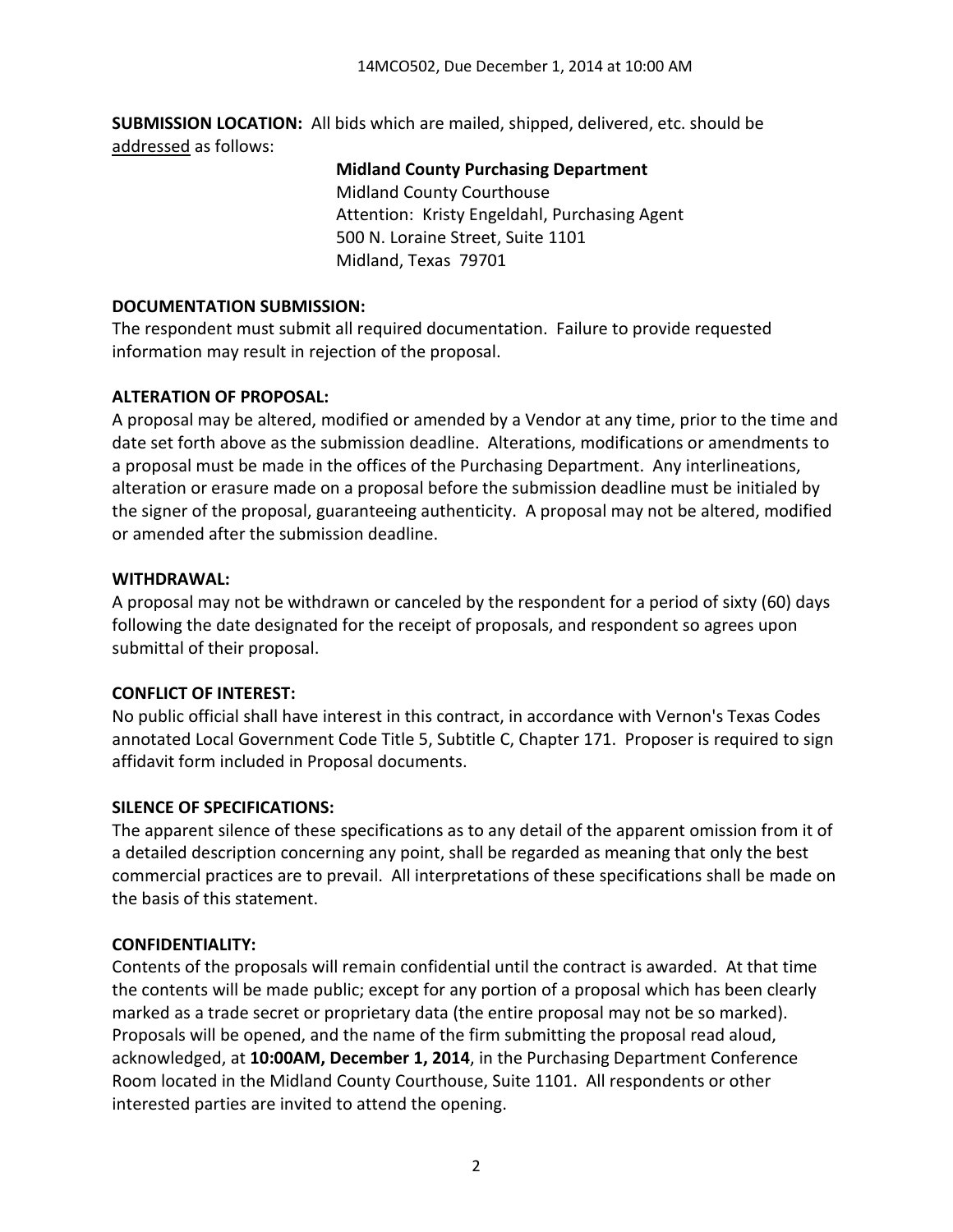### **ADDITIONAL INFORMATION AND DEMONSTRATION, NEGOTIATIONS:**

Prior to award, selected Vendors may be asked to provide further information concerning their proposal, up to and including presentations/demonstrations. The Midland County Commissioners Court reserves the right to reject any and all proposals or waive formalities as deemed in the best interests of Midland County. The County may also enter into discussions and revisions of proposals after submission and before award for the purpose of obtaining the best and final offer, and to accept the proposal deemed most advantageous to Midland County.

This request for proposal (RFP) is part of a competitive procurement process which is designed to best serve the interests of the County in obtaining complicated commodities and/or services. It also provides interested Contractors with a fair opportunity for their goods and services to be considered. The RFP process is designed to be a competitive negotiation platform, where price is not required to be the sole determinative factor. Also, the County has the flexibility to negotiate with interested vendors (one at a time) to arrive at a mutually agreeable relationship. Negotiations will be arranged with vendors in a hierarchal order, starting with the vendor selected as the primary. If a contract cannot be negotiated, negotiations will move to the second vendor, and so forth until a contract is negotiated.

### **SELECTION CRITERIA:**

Price is a primary consideration, however it is not the only consideration to be used in the selection. The product and/or service to be provided is also of major importance. Midland County will require that the successful vendor provide a representative for all County related business, service, billing, installation, activation and termination of said service. The evaluation criteria and factors are identified on page 10.

# **QUESTIONS:**

If further information is required, please contact the Midland County Purchasing Department. All requests for information must be submitted in writing. Responses to all questions received will be sent to each Contractor/Vendor known to have copies of the Request for Proposal. Requests for information may be faxed to 432-688-4914 or e-mailed to [pur103@co.midland.tx.us.](mailto:pur103@co.midland.tx.us) All questions should be submitted on or before **5:00PM on November 14, 2014**. Questions received after said date and time will not receive a response. Answers and clarifications which are considered to materially change the solicitation will be issued as written addenda to the original RFP and will be posted to the Midland County website at [www.co.midland.tx.us](http://www.co.midland.tx.us/) Solution providers are responsible for ensuring all answers to questions are reviewed prior to bid submittal and that all issued added are properly acknowledged with their submitted proposal response. Midland County will not be responsible for any verbal exchange between the proposer and an employee of Midland County.

#### **ORDINANCES AND PERMITS:**

The Contractor/Vendor agrees, during the performance of the work, to comply with all applicable Federal, State, or local code and ordinances.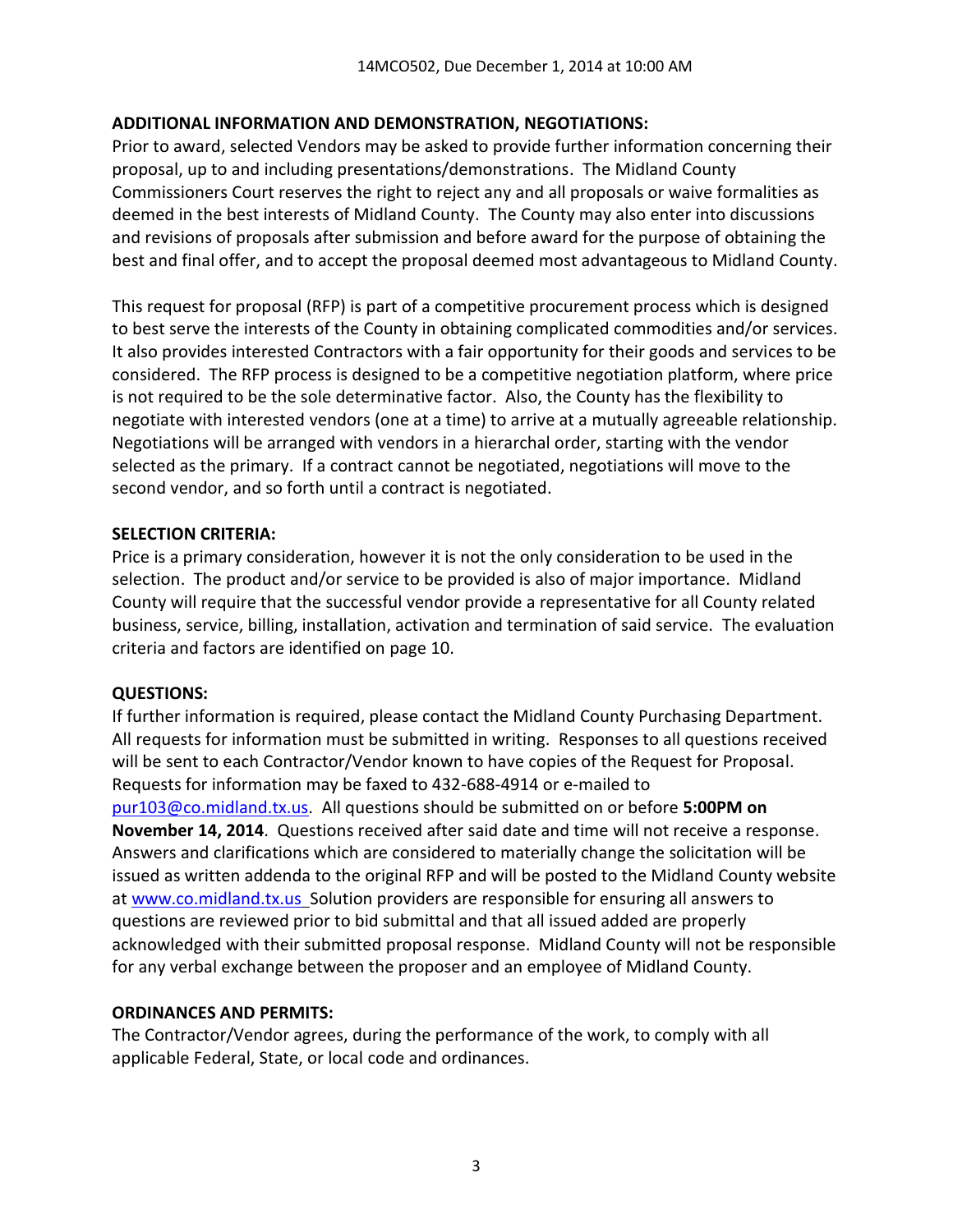### **INVOICES:**

Invoices are to be mailed to P.O. Box 421, Midland, Texas 79702 and should cite the applicable Purchase Order Number. Any and all notices or other communications required or permitted by any contract awarded as a result of this RFP shall be served on or given to Midland County, in writing, by personal delivery to the Purchasing Agent of Midland County, Texas, or by deposit with the United States Mail, postage prepaid, registered or certified mail, return receipt requested, addressed to the Midland County Purchasing Agent 500 N. Loraine Suite 1101 Midland, TX 79701, or at such other address as may have been specified by written notice to Vendor.

#### **INSURANCE:**

The awarded Vendor will maintain such insurance as will protect the Vendor and the County from claims under the Workers' Compensation Acts, and any amendments thereof, and from any other claims for damages from personal injury, including death, which may arise from operations under this agreement, whether such operations be by themselves or by any sub-Contractor, or anyone directly or indirectly employed by either of them. Current Certificate of such insurance shall be furnished to Midland County and shall show all applicable coverage(s).

### **Other insurance requirements are:**

-General Liability with a \$1,000,000 per occurrence limit and \$2,000,000 general aggregate. -Commercial Automobile Liability with a limit of no less than \$1,000,000. The coverage will also extend liability to hired and non-owned autos.

-Workers' Compensation with limit of \$1,000,000 for Employers Liability. -We also require a minimum umbrella (or follow form excess policy covering over general liability, auto liability and workers compensation) of no less than \$2,000,000.

Midland County will require the selected Vendor to name Midland County as an additional for both the general liability and auto liability. A waiver of subrogation in favor of the County is required for the workers compensation. If the additional insured status or waiver of subrogation is not blanket, please send a copy of the actual endorsements prior to commencement of any work.

Midland County will require the selected Vendor to name Midland County as an additional named insured and provide a waiver of subrogation prior to making a contract.

# **ORAL COMMITMENT:**

Proposers should clearly understand that any verbal representations made or assumed to be made during any discussions held between representatives of an proposer and any Midland County personnel or official are not binding on Midland County.

# **RIGHTS OF THE CONTRACTING AUTHORITY:**

Midland County reserves the right to withdraw this RFP at any time and for any reason. Receipt of the proposal materials by Midland County or submission of a proposal to Midland County confers no rights upon the proposer nor obligates Midland County in any manner.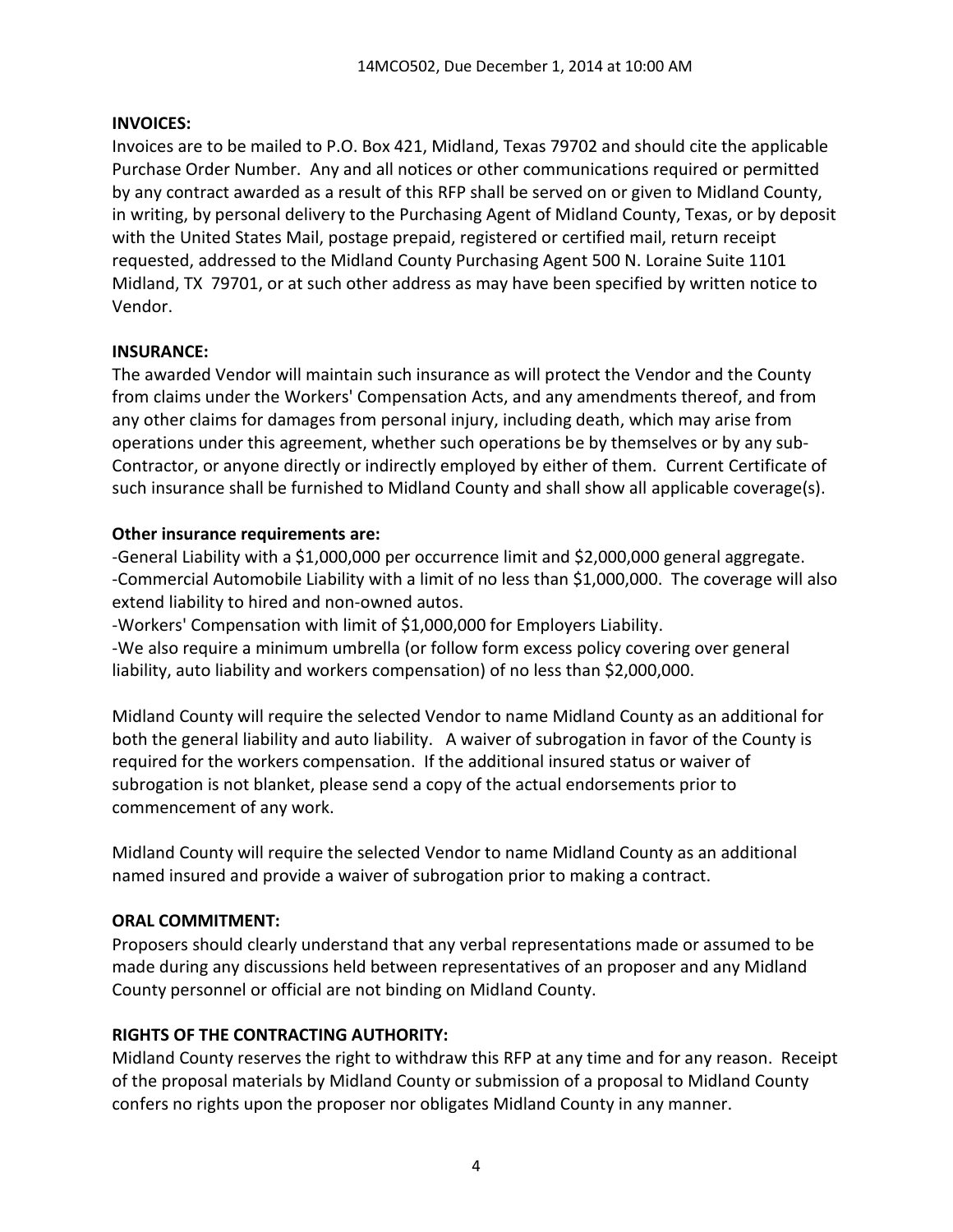Vendor must agree to Midland County's Standard Terms and Conditions which are set forth in attached documentation.

All costs associated with the preparation or submittal of proposals shall be born by the proposer, and no cost shall be sustained by Midland County.

### **INDEMNIFICATION:**

The Vendor shall defend, indemnify and save whole and harmless the County and all its officers, agents and employees from and against any and all demands, claims, suits, or causes of action of any character, name, kind or description brought for, or on account of, arising out of or in connection with the Vendor's performance or non-performance of any obligation of Vendor or any negligent act, misconduct or omission of the Vendor in the performance of its contractual obligations. The Vendor shall defend, indemnify, save, and hold harmless the County and its officers, agents, representatives and employees from and against any and all demands, claims, suits, or causes of action of any character, name, kind or description brought for, on account of, arising out of or in connection with Vendor's product or service.

# **STATUS OF INDEPENDENT CONTRACTOR:**

Vendor shall be considered an independent contractor, for all purposes. Vendor will not at any time, directly or indirectly, act as an agent, servant, representative or employee of the County. Vendor will not take any action which is intended to create any commitments, duties, liabilities or obligations on behalf of the County, without prior written consent of the County.

#### **PARTIAL INVALIDITY:**

In the event any one or more of the provisions contained in this RFP or any contract resulting therefore, for any reason, be held to be invalid, illegal or unenforceable in any respect, such invalidity, illegality or unenforceability shall not affect any other provision of this RFP or any contract resulting therefore and this RFP or the contract resulting therefore shall be construed as if such invalid, illegal or unenforceable provision had never been contained herein.

#### **REMEDIES:**

The successful Proposer and Midland County agree that both parties have all rights, duties, and remedies available as stated in the Uniform Commercial Code.

# **CONTRACT TERMINATION:**

Non-performance of the Vendor/Contractor in terms of specifications or noncompliance with terms of this contract shall be basis for termination of the contract by the County. Termination in whole or in part, by the County may be made at its option and without prejudice to any other remedy to which it may be entitled at law or in equity, or elsewhere under this contract, by giving (60) sixty days written notice to the Contractor/Vendor with the understanding that all work being performed under this contract shall cease upon the date specified in such notice. The County shall not pay for work, equipment, services or supplies which are unsatisfactory. Contractor/Vendor may be given reasonable opportunity prior to termination to correct any deficiency. This, however, shall in no way be construed as negating the basis for termination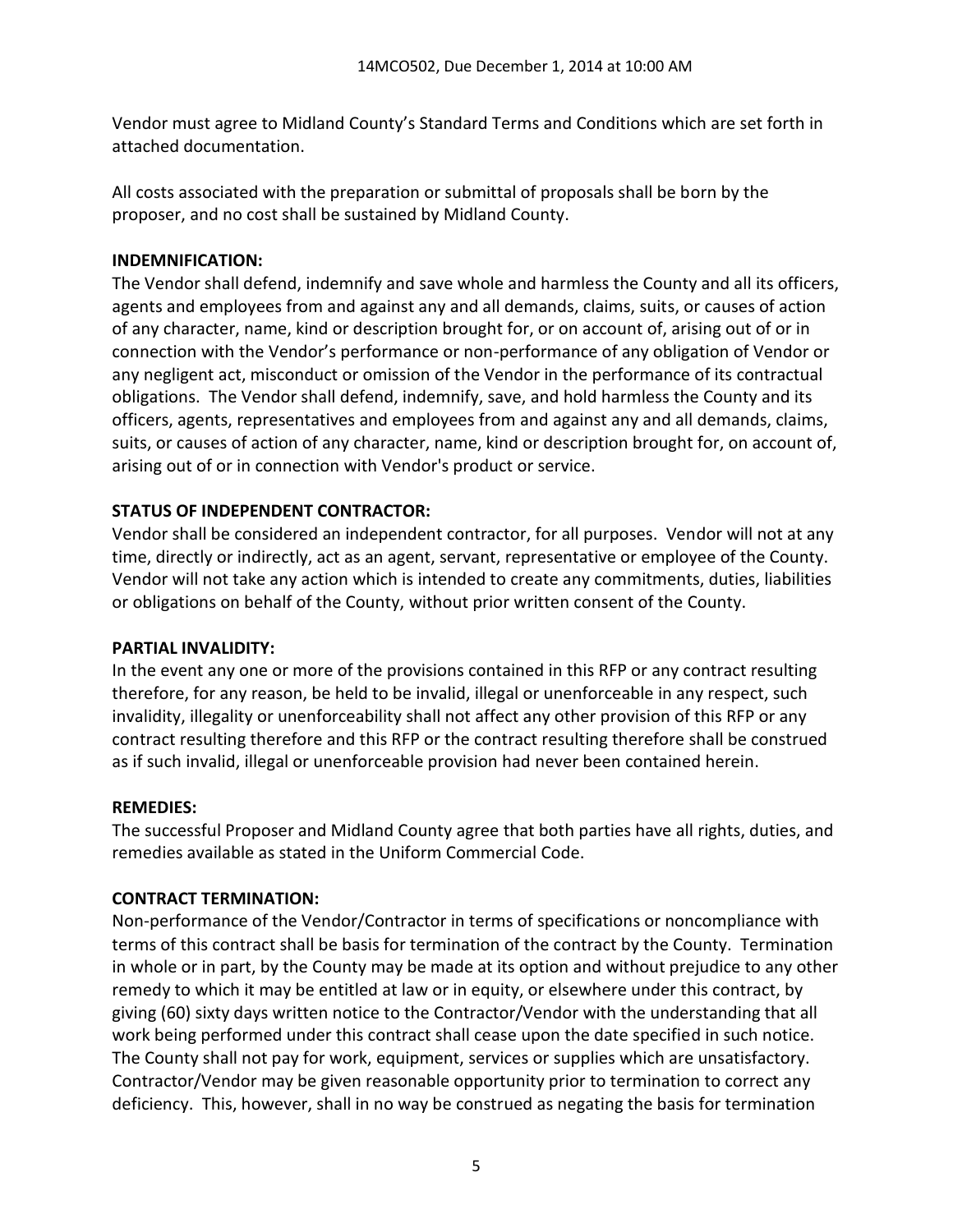for non-performance. The right to terminate the notice thereof is controlled by these proposal specifications and is not subject to being altered by contract.

### **VENUE:**

It is hereby agreed that the contract will be made in Midland, Midland County, Texas, and any dispute arising as a result of it shall be governed by the laws of the State of Texas for the purpose of any law suit, and the parties agree that such lawsuit shall be brought in Midland County, Texas.

### **LAW GOVERNING:**

The parties under contract shall be subject to all Federal laws and regulations, and all rules and regulations of the State of Texas. The laws of the State of Texas shall govern the interpretation and application of the contract; regardless of where any disagreement over its terms should arise or any case of action arise.

### **FUNDING CONTINGENCY:**

Any contract awarded pursuant to this RFP shall be contingent on sufficient funding and authority being made available in each fiscal period by the appropriate officials of Midland County. If sufficient funding or authority is not made available, the contract shall become null and void.

### **ASSIGNMENT:**

The Contractor shall not sell, assign transfer or convey this contract in whole or in part, without the prior written consent of the County.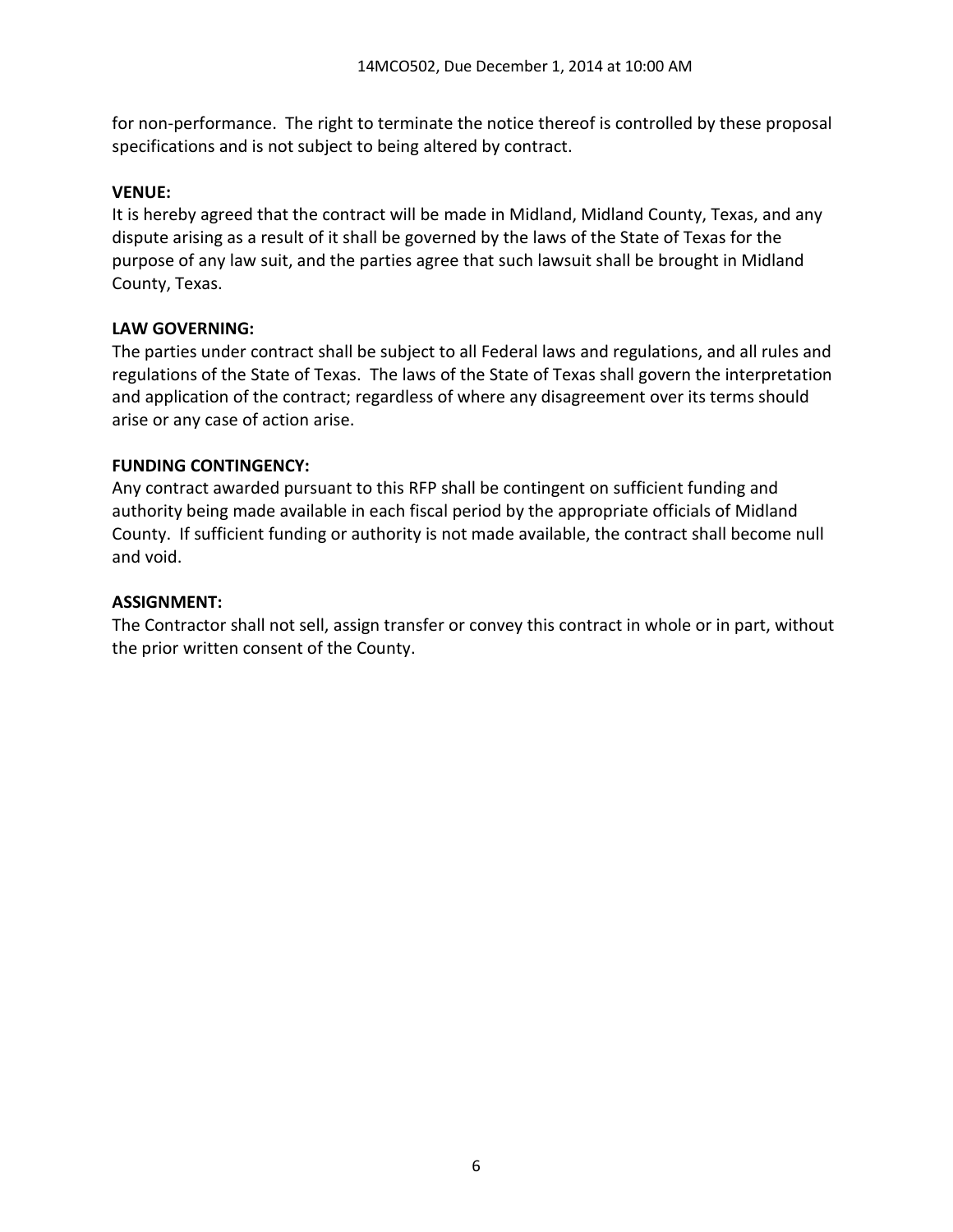# **REQUIRED FORM COMPANY AFFIDAVIT**

The affiant, The affiant,  $\frac{1}{2}$  is tates with respect to this submission to County:

I (we) hereby certify that if the contract is awarded to our firm that no member or members of the governing body, elected official or officials, employee or employees of said County, or any person representing or purporting to represent the County, or any family member including spouse, parents, or children of said group, has received or has been promised, directly or indirectly, any financial benefit, by way of fee, commission, finder's fee or any other financial benefit on account of the act of awarding and/or executing a contract.

I hereby certify that I have full authority to bind the company and that I have personally reviewed the information contained in the RFP and this submission, and all attachments and appendices, and do hereby attest to the accuracy of all information contained in this submission, including all attachments and exhibits.

I acknowledge that any misrepresentation will result in immediate disqualification from any consideration in the submission process.

I further recognize that County reserves the right to make its award for any reason considered advantageous to the County. The company selected may be without respect to price or other factors.

|                                                                               | Phone ________________________ |
|-------------------------------------------------------------------------------|--------------------------------|
|                                                                               |                                |
| Type of business organization (corporation, LLC, partnership, proprietorship) |                                |
|                                                                               |                                |
|                                                                               |                                |

Notary Seal Below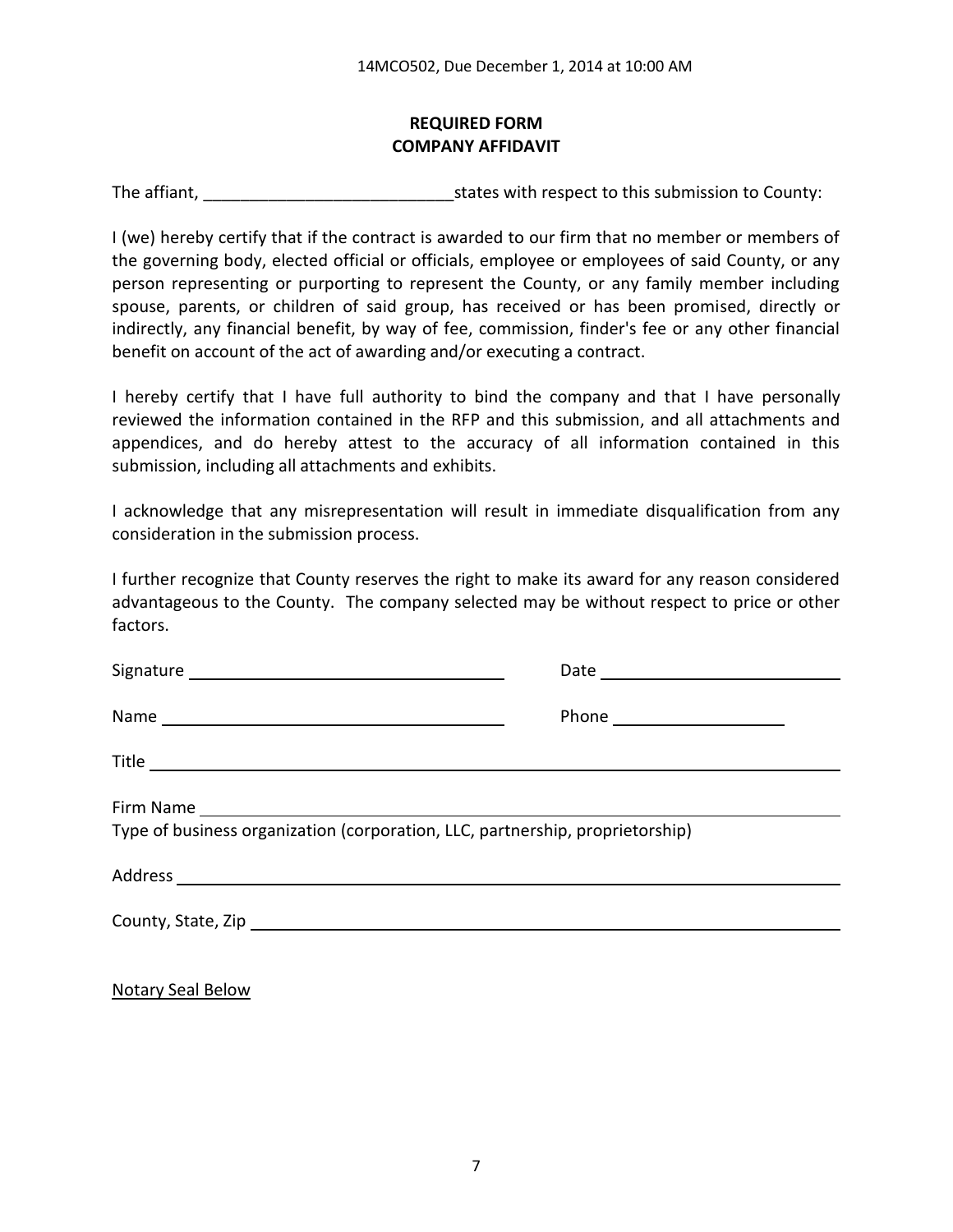### **SECTION A – SCHEDULE OF ITEMS**

#### **PURPOSE:**

Midland County is seeking to purchase an outreach vehicle/bookmobile. Midland County is interested in obtaining proposals from experienced providers that are capable of addressing the current and future needs of the County in the specified areas. It is preferred that the selected vendor provide all the components of a bookmobile. The Midland County Library will be using taking this vehicle to areas within the county in which families may not have the means to visit the library facilities. **Any proposed vehicle must not require a CDL to drive/operate.**

### **SUBCONTRACTOR AND/OR SUPPLIER IDENTIFICATION:**

The County prefers not to have any subcontracting done for this contract. However, should the Bidder subcontract any work, the Bidder shall indicate below the name of each subcontractor and/or supplier the bidder will use in the performance of the contract. The Bidder shall specify the work to be performed by the subcontractor or the materials to be provided by the supplier. Any changes in subcontractor and/or supplier listed below shall require prior approval by the Purchasing Office.

### **COUNTY'S REQUIRED DELIVERY:**

Delivery shall be made within **180 consecutive calendar days** subsequent to the receipt by the contractor of a written notice of award, or purchase order.

NOTE: If bidder does not specify an earlier delivery, the County's required delivery shall prevail. A delivery date later than the County's required delivery may be cause for rejection of the bid.

#### **DELIVERY:**

Contractor will receive a written *Notice of Award***, however, performance shall not commence until the date of receipt of a written** *Notice to Proceed***,** as evidenced by the date of receipt shown on the **US Postal Service Domestic Return Receipt.** Written *Notice to Proceed* will not be issued until the Purchasing Department is in receipt of the required Insurance documents. Failure to provide the required bonds within the designated time period shall result in termination of the contract.

#### **DELIVERY LOCATION:**

Midland County c/o Vector Fleet 2435 E. Hwy 80 Midland, TX 79706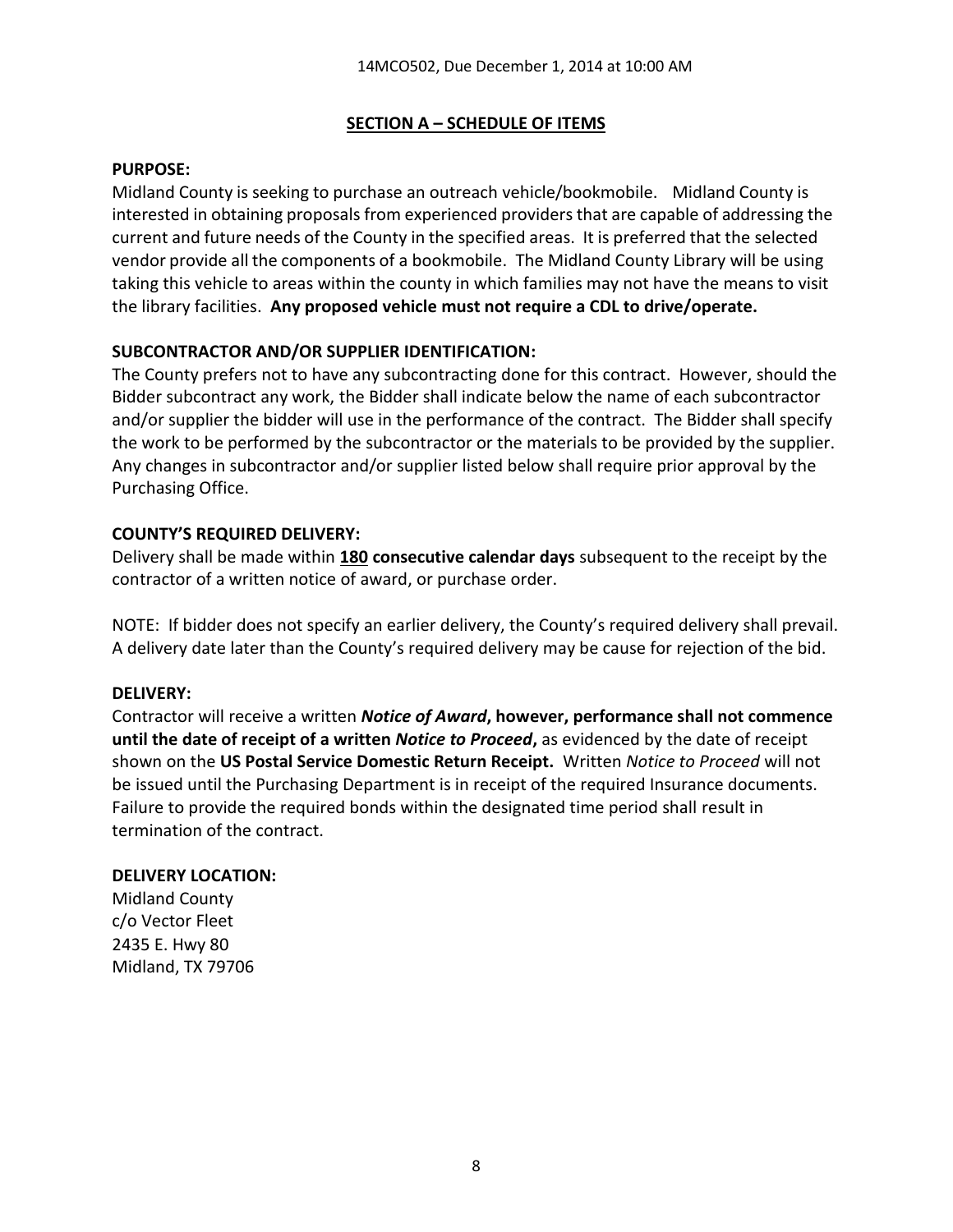# **DELIVERY RECEIPT AND RETURNS:**

Receipt and Documentation:

1. An official County Purchase Order is required prior to making any deliveries.

2. Contractors will make reference to County Purchase Order number if applicable on all invoices. This will serve as an accounting check for parts received.

# Returned Items:

1. Defective item shall be returned as soon as possible and replaced, or returned for full credit, if correct item is not available.

2. Incorrect item shall be returned as soon as possible and replaced, or returned for full credit, if correct item is not available.

3. Contractor shall be responsible for freight to return defective or incorrect items.

4. The County will only accept responsibility for re-stocking fees that are the result of an ordering error made by the County.

# **ACCEPTANCE:**

To effect timely payment, all vehicles must be delivered in accordance with the technical specifications. Successful bidder shall be responsible for furnishing all required documentation; to include the title application form, Manufacturer's Statement of Origin (MSO), and any other documents as may be required by the State of Texas to Midland County c/o Vector Fleet Management, upon delivery of the vehicles. Once a vehicle has been inspected and it meets specifications, the invoice will be processed for payment. Any vehicle that does not meet specifications will not be accepted. The vendor must correct any deficiencies on the vehicle before it will be accepted and processed for payment. Vendor is required to call Rebecca Rodriguez, 432-688-4872 or Doug Kelly, 432-688-4165, two weeks prior to the vehicle being delivered.

# **Delivery of the vehicle alone does not mean acceptance and payment. Warranty will commence on the date the vehicle is accepted by the County.**

SUCCESSFUL BIDDER SHALL BE RESPONSIBLE FOR FURNISHING ALL REQUIRED DOCUMENTATION, INCLUDING THE TITLE APPLICATION FORM, MANUFACTURER'S STATEMENT OF ORIGIN (MSO), AND ANY OTHER DOCUMENTS AS MAY BE REQUIRED BY THE STATE OF TEXAS TO MIDLAND COUNTY, GENERAL SERVICES DEPARTMENT – FLEET DIVISION, UPON DELIVERY OF THE VEHICLE. ALL DOCUMENTS MUST BE COMPLETED WITH THE FOLLOWING ADDRESS:

> MIDLAND COUNTY 500 N. LORAINE MIDLAND, TEXAS 79701

# **FAILURE TO PROVIDE THE PROPER DOCUMENTATION MAY RESULT IN A DELAY OF PAYMENT.**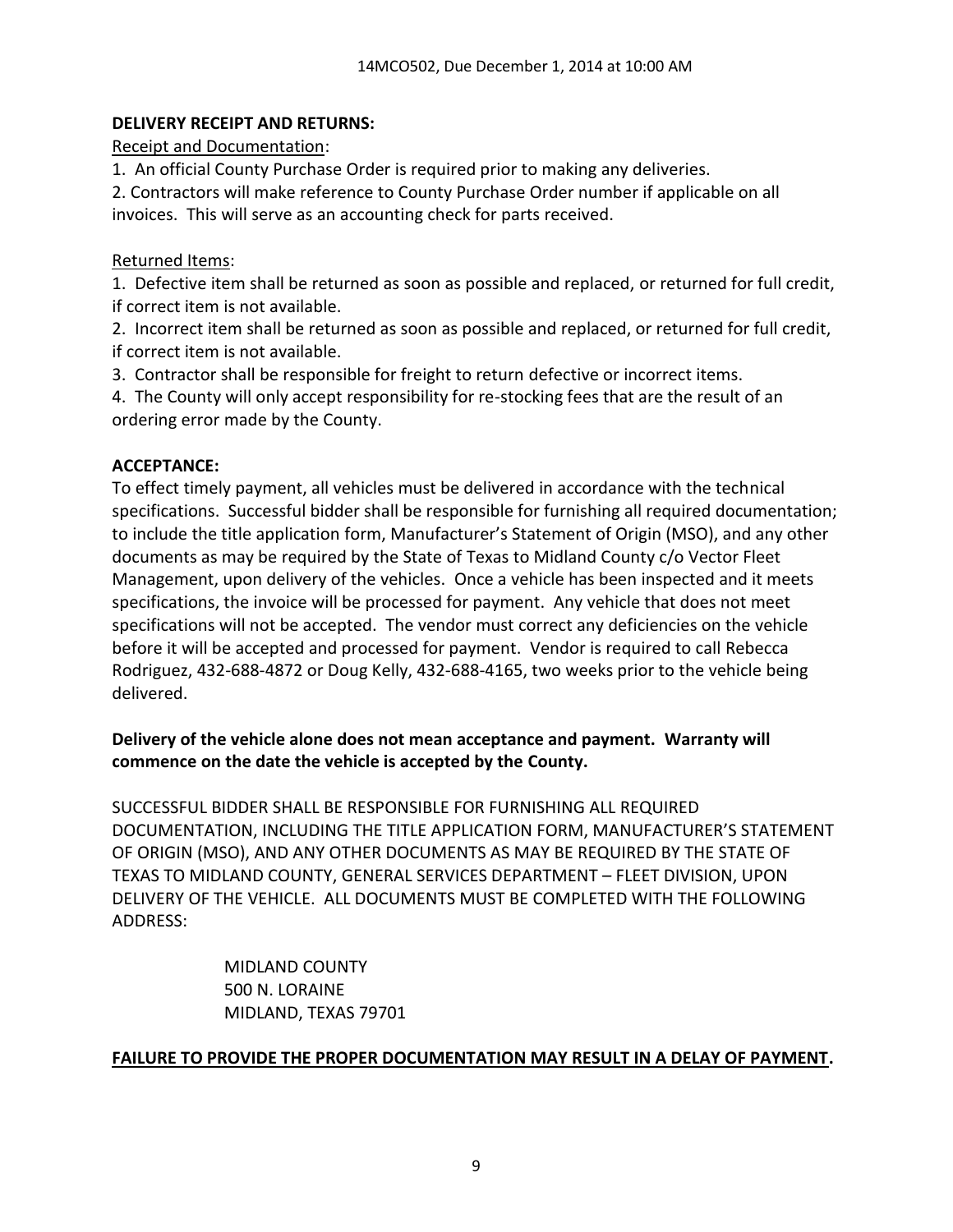### **EVALUATION PROCESS:**

The County will award to the bidder that submits a bid which represents the "best value" to the County. The best value shall not be based solely upon price but the bid which receives the highest cumulative score for each of the evaluation factors delineated herein.

#### **CRITERIA:**

#### Cost (low bid  $\div$  high bid x cost percentage or points = cost score) 50%

As part of the requirement to establish the responsibility of the offer, Midland County may determine the reasonableness of the price(s) at which the services are offered. Prices which are significantly lower than the mean of all offers, and appear to be unreasonably low, may be determined to be evidence of non-responsibility, and cause the offer to be rejected. Formula for determining the cost score is divide the low bid by each higher bid multiplied by the cost criteria percentage or points which equals the corresponding percentage or points of each vendor's cost score.

#### Delivery 25%

One hundred eighty (180) days is required. Preference will be given for the smallest number of delivery days with all delivery times assessed as follows: The vendor with the shortest delivery time will receive the maximum score. Subsequent vendors will be scored by dividing the fastest vendor's time with their own delivery time and multiplying the resulting percentage by the available points. For example, assume vendor A has the fastest delivery time with 120 days. Vendor A will receive the maximum score  $(120/120 = 1.00 \times 25 = 25$  points). Assume vendor B has the next fastest time with 150 days. Vendor B would receive 20 points (120/150 = .80 x 25 = 20 points).

#### Reputation & Quality of the Bidder's Service 20%

*NOT AVAILABLE 0 POINTS*

Bidder shall identify its full client history for the last two (2) years, including any local Government Services excluding Midland County departments and employees. The bidder shall provide at least three (3) references for which they have provided continuous similar services for at least the past two (2) years. The agency shall provide the names and telephones numbers of the contract administrators for whom the work was performed. If you do not have three local Government contracts, then list Federal, State, or commercial contracts to complete this information. Note: Score for each reference will be determined by dividing the total score by 3 references (i.e. 20 total points  $\div$  3 = 6.67 points per reference).

#### Local Service Facility 5%

| Bidder shall identify local manufacture or manufacture approved service facility. |          |      |  |
|-----------------------------------------------------------------------------------|----------|------|--|
| Name of Firm:                                                                     |          |      |  |
| Address:                                                                          |          |      |  |
| Contact Person: The Contact Person:                                               | Phone:   | Fax: |  |
| TO BE SCORED AS FOLLOWS:                                                          |          |      |  |
| <b>LOCAL OR WITHIN 500 MILES</b>                                                  | 5 POINTS |      |  |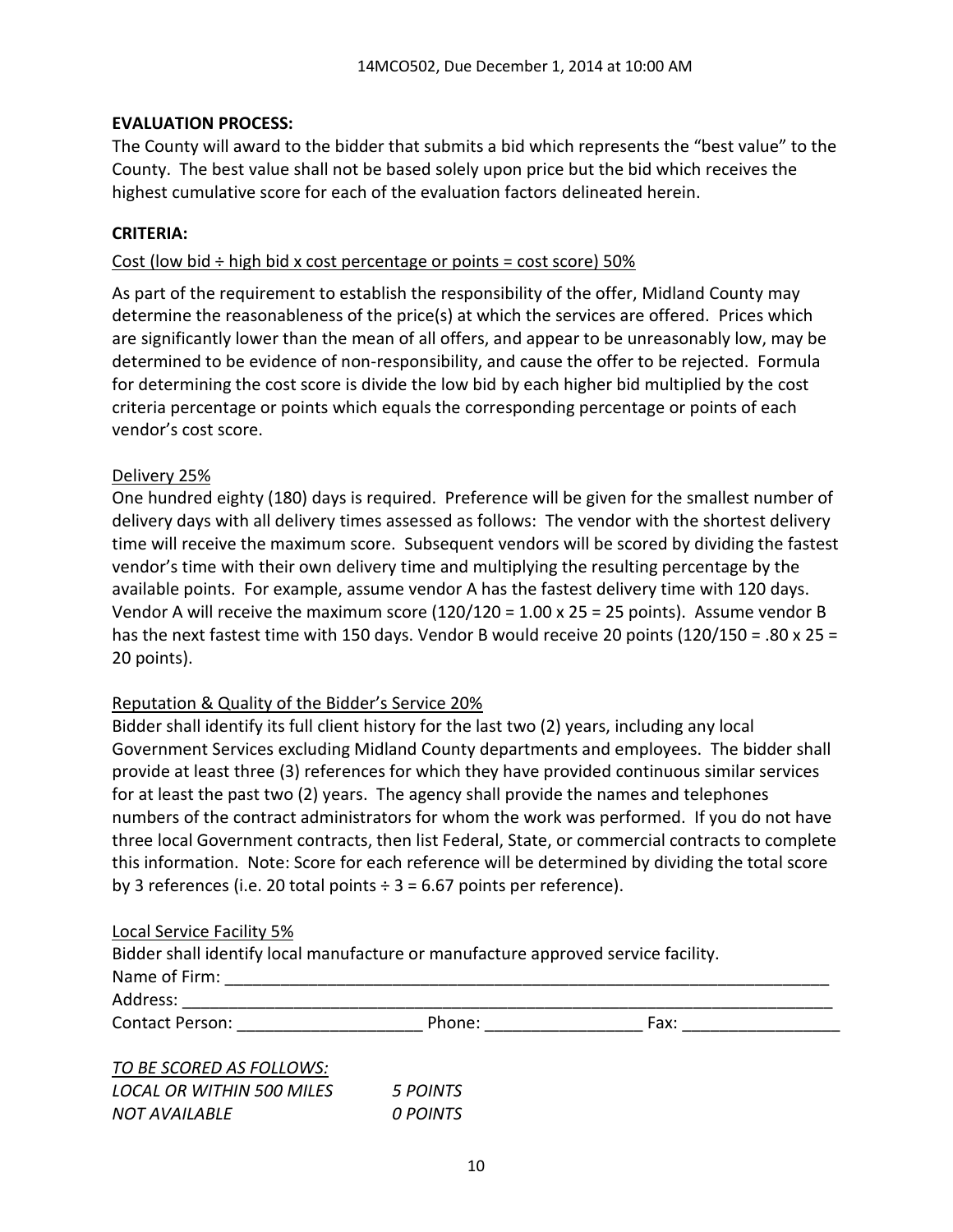### **SECTION B – SPECIFICATIONS**

### **GENERAL CONDITIONS:**

1. MINIMUM SPECIFICATIONS: The specifications listed are to be interpreted as meaning the minimum required by the County. Offeror commits to provide goods/services that are consistent with the County's specifications in every regard unless an exception is clearly noted. The County may accept a bid subject to an exception if, in the sole judgment of the County, the bid meets or exceeds the County's specifications. If the goods/services offered do not meet or exceed the County's specifications because of the exception, the County will consider the bid non-responsive.

2. SAFETY AND CAPACITY INSPECTIONS: The County reserves the right to conduct safety and capacity inspections of facilities, equipment, and staff prior to the award and periodically during the contract term. If, in the sole discretion of the County, a vendor is deemed to have inadequate safety equipment and/or procedures, has a track record of safety violations, or has insufficient capacity to honor the contract requirements then the vendor may be declared nonresponsible.

3. EQUIPMENT, PERSONNEL AND RESPONSIBILITY DETERMINATION: At the time of submission, the vendor must provide and/or identify the following as appropriate, 1) their primary equipment it intends to use in the execution of this contract to include quantity, brand, type, and model year; and 2) the number of personnel it employs that can fulfill the contract requirements. COMPLETE CHECKLIST AT THE END OF THIS SECTION

4. MATERIALS AND FABRICATION: Details of construction and materials, where not otherwise specified, are left to the discretion of the manufacturer, provided that only materials and workmanship of the highest quality are to be used, and best commercial practice is adhered to in the fabrication of the unit(s). Except as otherwise specified herein, the manufacturer shall be solely responsible for design and construction of the product to meet the stated performance criteria.

5. REFERENCE TO BRAND NAMES: Any manufacturer names, trade names, brand names, or catalog numbers used in these specifications are for the purpose of describing and establishing minimum requirements or level of quality and design required, and are in no way intended to prohibit the bidding of other manufacturers' item of equal material and quality.

#### **MATERIALS:**

The items furnished shall be new, unused or the latest model in production as offered to commercial trade and shall be of the highest quality as to materials and workmanship. Manufacturer furnishing these items shall be experienced in the design and construction of such items and shall furnish evidence of having supplied similar items which have been in successful operation. The bidder shall be an established supplier of the items bid.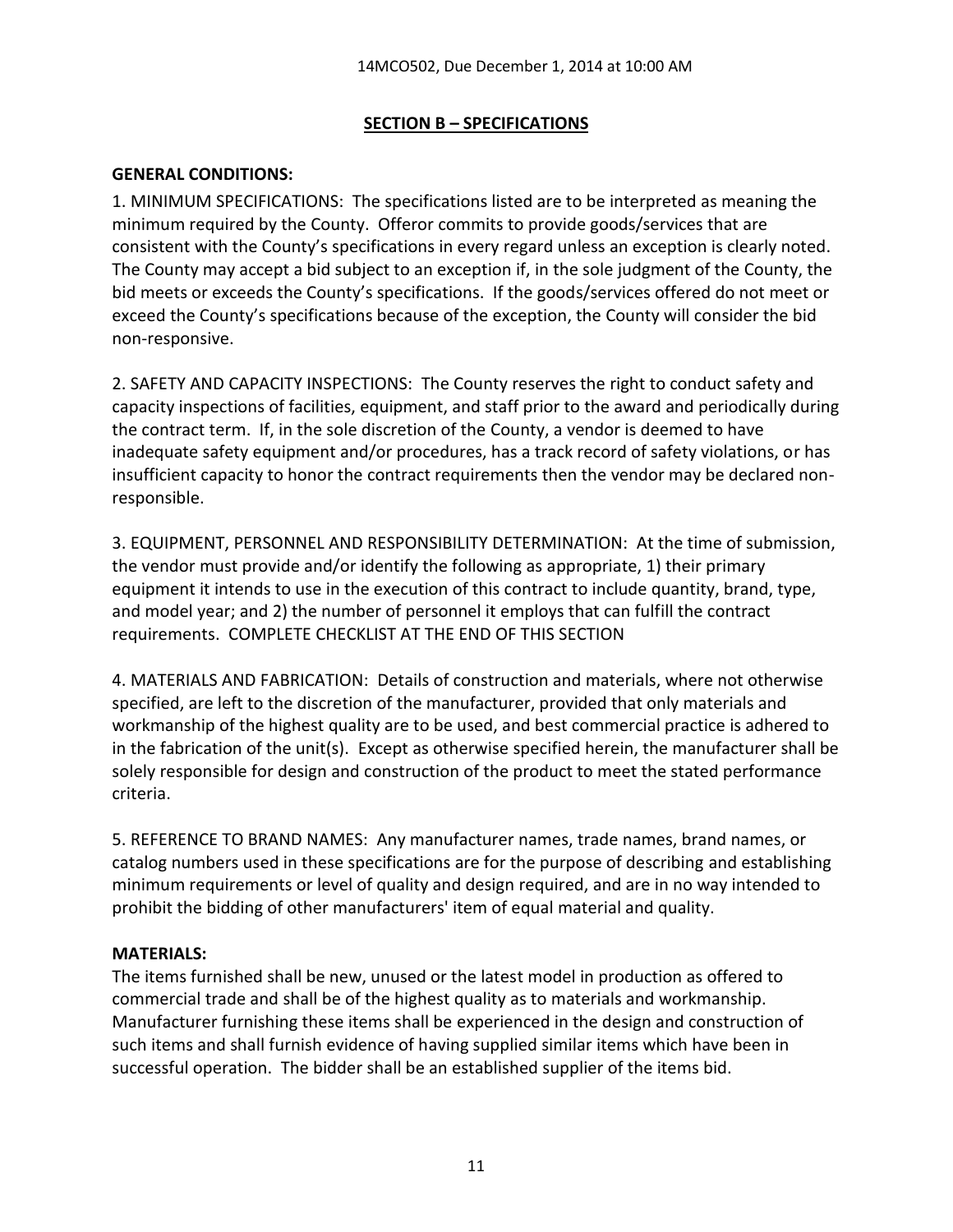# **INTENT OF SPECIFICATION:**

It shall be the intent of these specifications to cover the furnishing and delivery of one (1) 24 foot (approximate) long front-engine forward control vehicles equivalent to the Dodge Sprinter 3500 vans customized for outreach vehicle use by the Midland County Public Library. These specifications shall cover only the general requirements as to the type of construction and test to which the vehicle shall conform, together with certain details as to finish, equipment and appliances with which the successful bidder shall conform. Accessories and construction techniques not specifically mentioned herein, but necessary to furnish a complete unit ready for immediate use also be included. Minor details of construction and materials, which are not otherwise specified, shall be left to the discretion of the contractor, who shall be solely responsible for the design and construction of all features. **ANY VEHICLE PROPOSED, MUST NOT REQUIRE A CDL TO OPERATE/DRIVE.**

# **SPECIFICATIONS:**

| <b>CATEGORY</b>   | <b>ITEM</b>                                                                                                                                                                                                                                                                                                                                                                                                                    | <b>MUST HAVE</b>          | <b>OPTIONAL</b> |
|-------------------|--------------------------------------------------------------------------------------------------------------------------------------------------------------------------------------------------------------------------------------------------------------------------------------------------------------------------------------------------------------------------------------------------------------------------------|---------------------------|-----------------|
|                   | Overall length maximum 24 ft. 1 in.; Exterior width<br>maximum 80 in.; Height excluding roof mounted air<br>conditioners maximum 9 ft.; Wheelbase maximum<br>170 in.; G.V.W.R. minimum 11,030 lbs.; Interior load<br>space (distance between back of driver's seat and<br>rear wall minimum) 14 ft. 1 in.; Interior width<br>maximum 70 in.; Headroom minimum 76 in.;<br>Volume capacity minimum 2,000 @ 50 books/36"<br>shelf | X                         |                 |
| <b>Mechanical</b> | Chassis Type: Sprinter, Model 3500 (or equivalent),<br>front engine, Freightliner                                                                                                                                                                                                                                                                                                                                              | $\boldsymbol{\mathsf{x}}$ |                 |
| <b>Mechanical</b> | Air Cleaner: Dry type                                                                                                                                                                                                                                                                                                                                                                                                          | X                         |                 |
| <b>Mechanical</b> | Air Conditioner: Interior mounted 52,000 BTU<br>Heater/Air conditioner. Mounted above driver area<br>in cab. Operates when vehicle motor is running.<br>Shall have multi-speed fans and automatic<br>operation. Front includes automatic temperature<br>control and temperature gauge.                                                                                                                                         | $\boldsymbol{\mathsf{x}}$ |                 |
| <b>Mechanical</b> | Alternator: 12V, 220 amp HD alternator                                                                                                                                                                                                                                                                                                                                                                                         | X                         |                 |
| <b>Mechanical</b> | Battery: 12V, maintenance free, 100 amp hours                                                                                                                                                                                                                                                                                                                                                                                  | X                         |                 |
| <b>Mechanical</b> | Brakes: Four wheel Disc, power hydraulic,<br>self-adjusting with vented front discs, four wheel<br>anti-lock braking system (ABS). Provide emergency<br>brake.                                                                                                                                                                                                                                                                 | X                         |                 |
| <b>Mechanical</b> | Controls: All the following shall be provided: foot<br>operated throttle, brake pedal; parking brake lever<br>with warning light; transmission selector; dimmer<br>switch; self-canceling directional signals; hazard<br>signal switch; headlamp switch; rheostat-controlled<br>lighting; key-type starter switch.                                                                                                             | X                         |                 |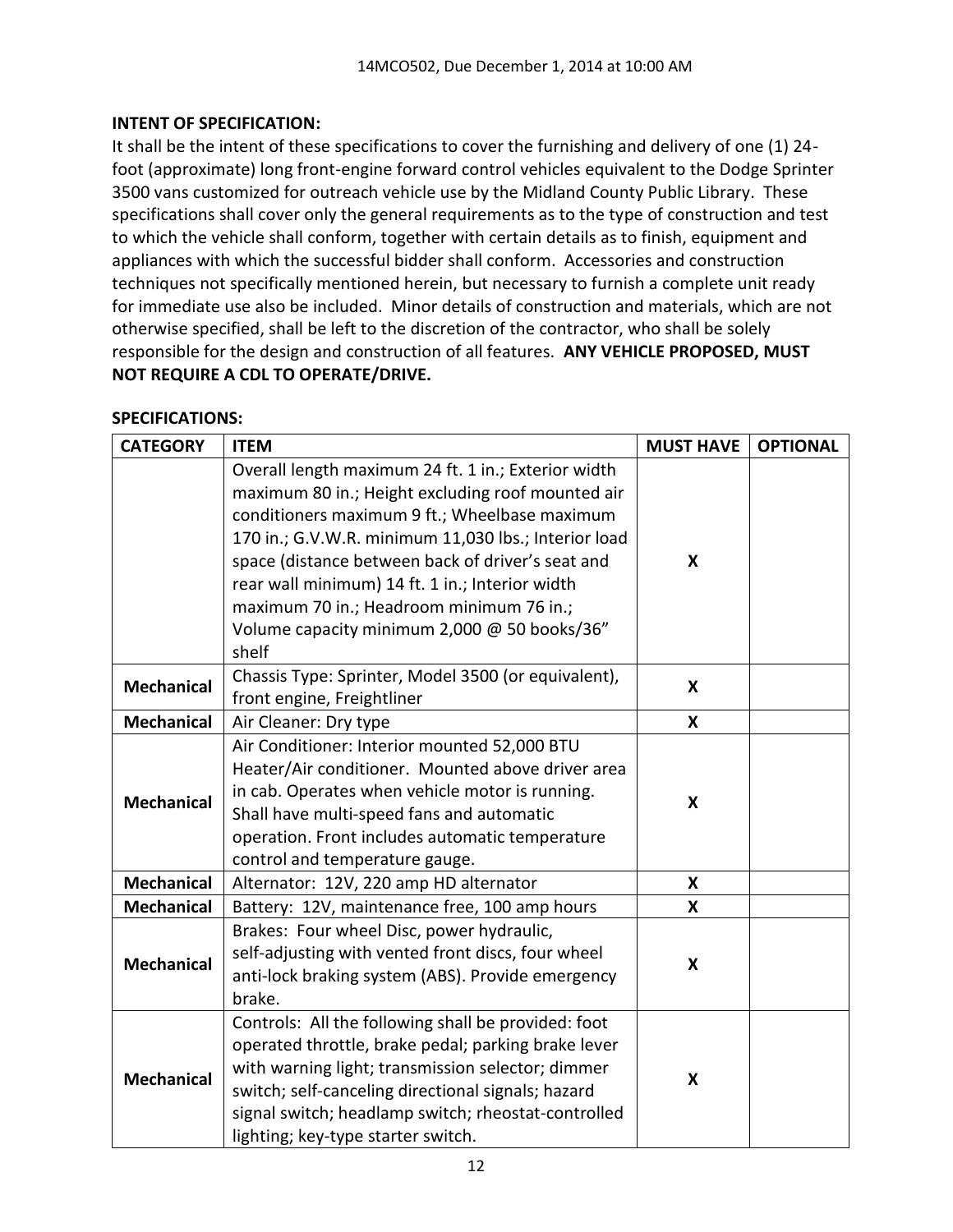| <b>Mechanical</b> | Drive line: guard shall be provided                     | X |  |
|-------------------|---------------------------------------------------------|---|--|
|                   | Engine: Diesel 3.0L V6 DOHC, 188HP, Direct diesel       |   |  |
| <b>Mechanical</b> | injection, 24 valve intercooled turbo. Fuel filter with | X |  |
|                   | water separator. Engine block heater and                |   |  |
|                   | transmission oil check.                                 |   |  |
|                   | Engine Hood: One piece hood which opens for             |   |  |
| <b>Mechanical</b> | exterior access to engine oil and transmission oil      | X |  |
|                   | check.                                                  |   |  |
| <b>Mechanical</b> | Exhaust Systems: Single, stainless steel with heavy     | X |  |
|                   | duty in -line                                           |   |  |
|                   | Controls: All the following shall be provided: foot     |   |  |
|                   | operated throttle, brake pedal; parking brake lever     |   |  |
| <b>Mechanical</b> | with warning light; transmission selector; dimmer       | X |  |
|                   | switch; self-canceling directional signals; hazard      |   |  |
|                   | signal switch; headlamp switch; rheostat-controlled     |   |  |
|                   | lighting; key-type starter switch.                      |   |  |
| <b>Mechanical</b> | Drive line: guard shall be provided                     | X |  |
|                   | Engine: Diesel 3.0L V6 DOHC, 188HP, Direct diesel       |   |  |
| <b>Mechanical</b> | injection, 24 valve intercooled turbo. Fuel filter      | X |  |
|                   | with water separator. Engine block heater and           |   |  |
|                   | transmission oil check.                                 |   |  |
|                   | Engine Hood: One piece hood which opens for             |   |  |
| <b>Mechanical</b> | exterior access to engine oil and transmission oil      | X |  |
|                   | check.                                                  |   |  |
| <b>Mechanical</b> | Exhaust Systems: Single, stainless steel with heavy     | X |  |
|                   | duty in-line muffler.                                   |   |  |
| <b>Mechanical</b> | Fuel Tank: Minimum 26.4 gallons capacity. Provide       | X |  |
|                   | locking fuel access door.                               |   |  |
| <b>Mechanical</b> | Heather and Defrosters: High input hot water type.      | X |  |
|                   | Front and rear window defrosters.                       |   |  |
| <b>Mechanical</b> | Horns: Dual electric.                                   | X |  |
|                   | Instruments: Speedometer, odometer, trip                |   |  |
|                   | odometer, tachometer, fuel gauge. Warning               |   |  |
|                   | indicators include oil pressure, engine temperature,    |   |  |
| <b>Mechanical</b> | battery, low oil level, low coolant, lights on, key,    | X |  |
|                   | low fuel, low washer fluid, bulb failure, door ajar,    |   |  |
|                   | service interval, brake fluid, tire specific low tire   |   |  |
|                   | pressure, brake pad wear.                               |   |  |
| <b>Mechanical</b> | Oil filter: Full flow disposable.                       | X |  |
| <b>Mechanical</b> | Power Steering: Tilt and telescopic adjustment.         | X |  |
|                   | Hydraulic power-assist, rack and pinion steering.       |   |  |
|                   | Radio: Electronically tuned AM/FM stereo with           |   |  |
| <b>Mechanical</b> | seek-scan and digital clock. Has player for single      | X |  |
|                   | CD.                                                     |   |  |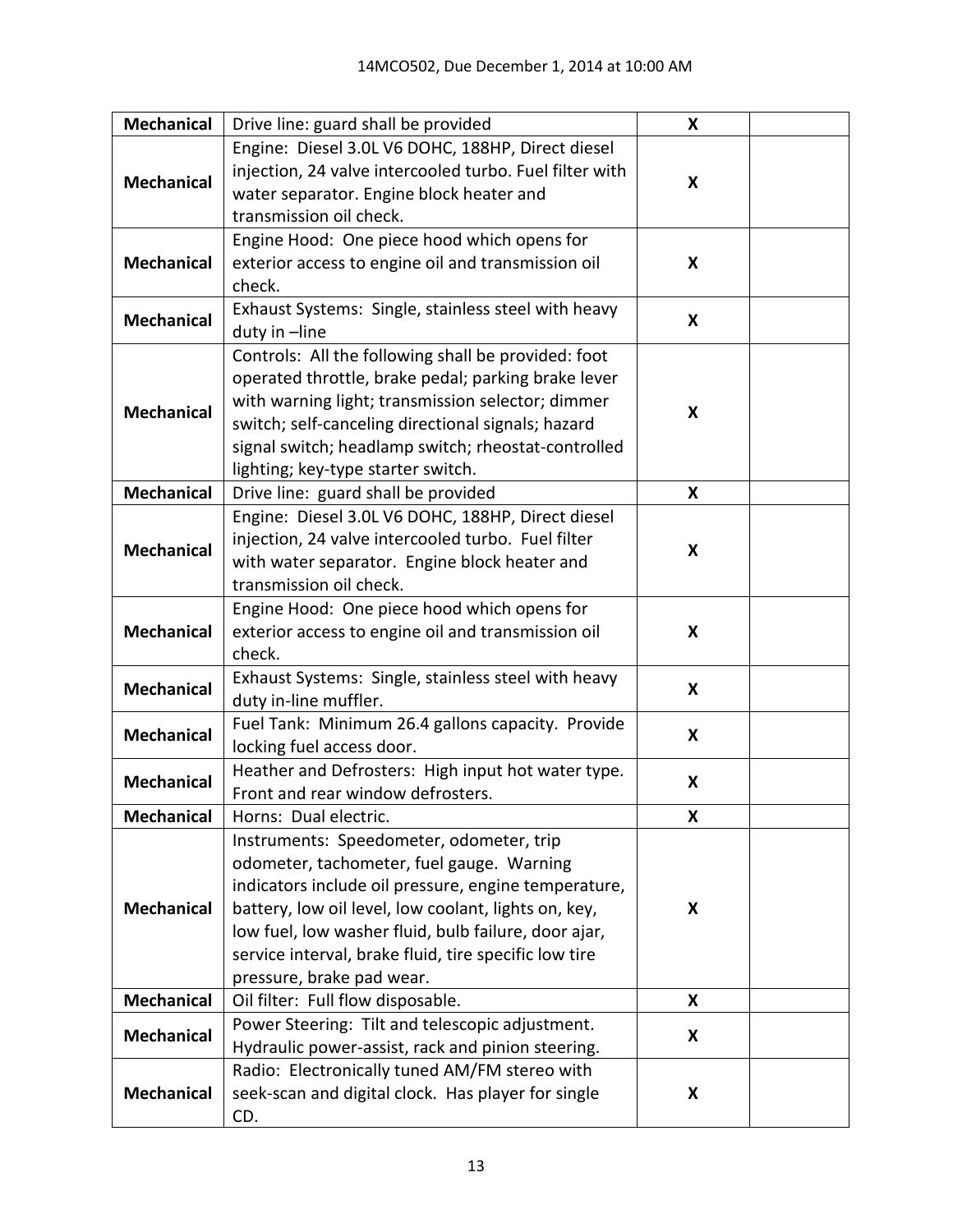| <b>Mechanical</b> | Shocks: Front and rear heavy duty.                                                           | X |  |
|-------------------|----------------------------------------------------------------------------------------------|---|--|
|                   | Suspension: Front strut suspension with HD front                                             |   |  |
| <b>Mechanical</b> | anti-roll bar. Transverse leaf type. Minimum 4,080                                           | X |  |
|                   | Ibs. spring rating.                                                                          |   |  |
| <b>Mechanical</b> | Suspension Rear: leaf type, rear anti-roll bar,                                              | X |  |
|                   | minimum 7,060 lb. spring rating.                                                             |   |  |
|                   | Tires: LT 215/85SR16 BSW (6), Full size spare tire                                           |   |  |
| <b>Mechanical</b> | shall be provided, underbody mounted, with                                                   | X |  |
|                   | crankdown feature.                                                                           |   |  |
|                   | Transmission: Electronic 5-speed automatic                                                   |   |  |
| <b>Mechanical</b> | w/overdrive and lockup. Auxiliary transmission oil                                           | X |  |
|                   | cooler.                                                                                      |   |  |
| <b>Mechanical</b> | Wheels: 16.0 x 5.5 in. steel dual rear wheels. Spare                                         | X |  |
|                   | wheel shall be provided.                                                                     |   |  |
| <b>Mechanical</b> | Windshield: one piece windshield safety plate.                                               | X |  |
|                   | Tinted.                                                                                      |   |  |
|                   | Wipers: Dual 2-speed electric, with washer and                                               |   |  |
| <b>Mechanical</b> | intermittent feature. Rear window wiper. Front                                               | X |  |
|                   | wipers are rain detecting type.                                                              |   |  |
| <b>Body</b>       | Bumpers: Front and rear constructed of heavy                                                 | X |  |
|                   | gauge steel.                                                                                 |   |  |
|                   | Doors: Sliding passenger side door. Provide add-on                                           |   |  |
|                   | exterior step. Two rear wall moving swing-out                                                |   |  |
|                   | doors. Dual panel passenger side patron door.                                                |   |  |
| <b>Body</b>       | Shall be electric powered, outward opening, 38" x                                            | X |  |
|                   | 80". Provide manual emergency release and dash                                               |   |  |
|                   | mounted and loadscape mounted switches.                                                      |   |  |
|                   | Provide a stepwell for lower entry surface.                                                  |   |  |
| <b>Body</b>       | Floor: Metal pan to seal from road-side. In addition                                         | X |  |
|                   | add ¼" Luaun plywood to act as a subfloor.<br>Handrails: Vertical handrails at both sides of |   |  |
| <b>Body</b>       | stepwell. To be of stainless steel, minimum 1.25 in.                                         | X |  |
|                   | diameter, with radius corners, solidly mounted.                                              |   |  |
|                   | Insulation: Radiant Shield brand on walls and                                                |   |  |
| <b>Body</b>       | ceiling. Rated at minimum R38.                                                               | X |  |
|                   | Lights: 12V basic body, interior dome, stepwell,                                             |   |  |
|                   | stop and tail, backup, directional, emergency                                                |   |  |
| <b>Body</b>       | flashers, parking lights, halogen headlamps.                                                 | X |  |
|                   | Exterior mounted, rear wall center high mounted                                              |   |  |
|                   | stop light.                                                                                  |   |  |
|                   | Mirrors: Two deluxe exterior west coast type -                                               |   |  |
| <b>Body</b>       | remote controlled and heated.                                                                | X |  |
| <b>Body</b>       | Mud flaps: Properly sized for rear dual tires.                                               | X |  |
| <b>Body</b>       | Reflectors: All necessary.                                                                   | X |  |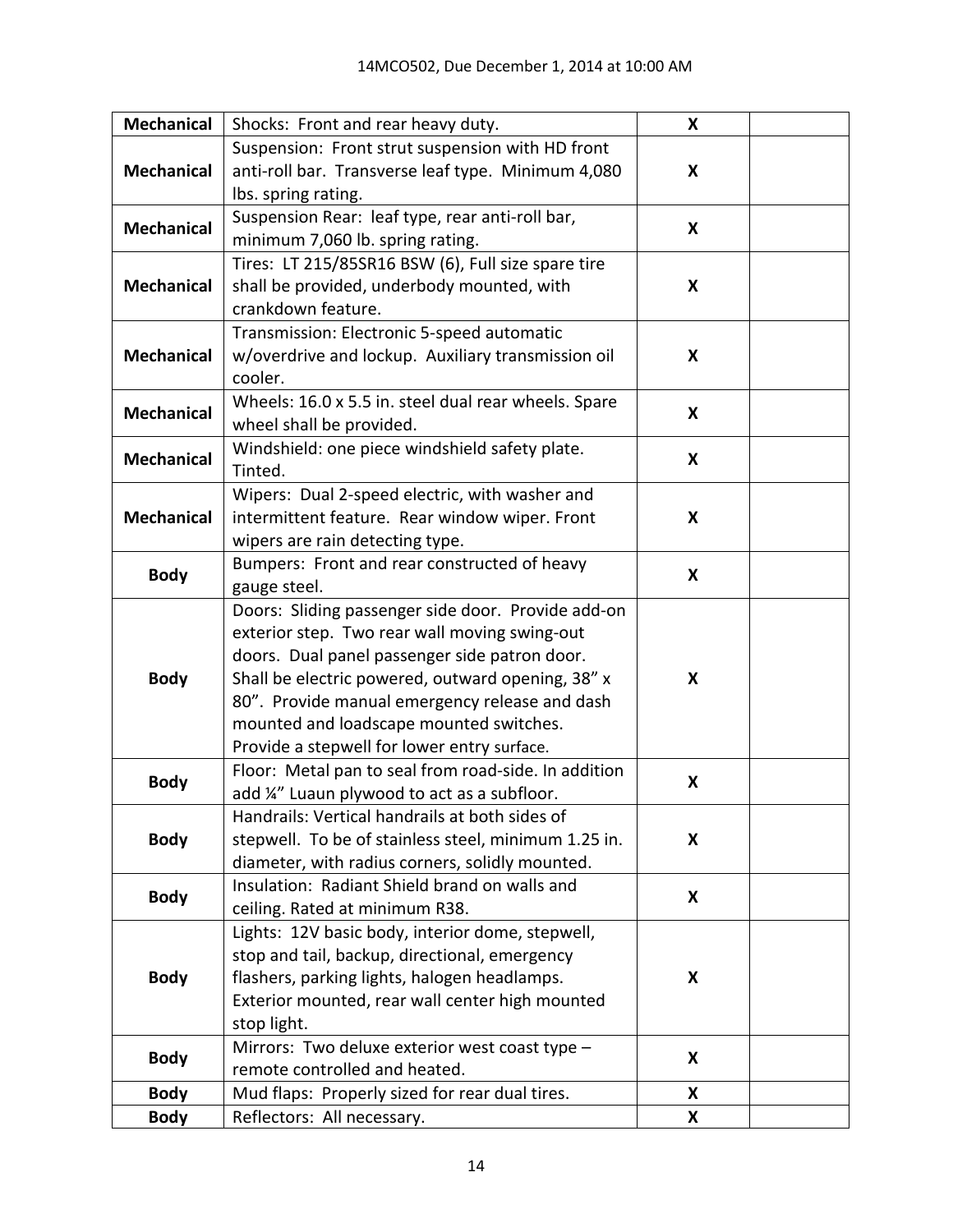|                   | Seals: Body panels to be assembled with epoxy and     |   |   |
|-------------------|-------------------------------------------------------|---|---|
| <b>Body</b>       | silicon sealants, windows to be set in rubber, doors  | X |   |
|                   | to have rubber seals.                                 |   |   |
|                   | Storage: Locking glove box with light. Instrument     |   |   |
|                   | panel covered bind. Dashboard storage bin. Driver     | X |   |
| <b>Body</b>       | and passenger door bins. Front cup holders for        |   |   |
|                   | driver and passenger.                                 |   |   |
| <b>Body</b>       | Sun Visors: Driver and passenger.                     |   |   |
|                   | Undercoating and rust proofing: Body floor, skirt     |   |   |
| <b>Body</b>       | and wheelhousing are to be undercoated after          | X |   |
|                   | assembly.                                             |   |   |
| <b>Body</b>       | Ventilation: Fresh air through chassis heater         | X |   |
|                   | system.                                               |   |   |
|                   | Wheel housings: Shall be properly sealed and          | X |   |
| <b>Body</b>       | insulated.                                            |   |   |
|                   | Windows: All windows (glass) shall be tinted.         |   |   |
| <b>Body</b>       | Window in sliding door, if this door is chosen. Full  | X |   |
|                   | length glass in optional full height patron doors.    |   |   |
|                   | All wiring shall meet or exceed N.E.C. or applicable  |   |   |
|                   | FMVSS standards.                                      |   |   |
|                   | Interior Wiring 12 VOLT - Wiring shall be THHN        |   |   |
|                   | stranded, bundled, and color coded. UL listed         |   |   |
|                   | circuit breakers. Each circuit shall be independently |   |   |
|                   | protected.                                            |   |   |
| <b>Electrical</b> | Interior Wiring 120/240 VOLT - Interior wiring shall  | X |   |
|                   | be 120/240 volt and sufficient to supply all          |   |   |
|                   | electrical services and HVAC requirements. Wiring     |   |   |
|                   | shall be THHN stranded, bundled, color coded, and     |   |   |
|                   | numbered. All circuits are to be controlled by UL     |   |   |
|                   | listed circuit breakers. Each circuit shall be        |   |   |
|                   | independently protected.                              |   |   |
| <b>Electrical</b> | Longer shoreline extension - total of 35 ft. shall be | X |   |
|                   | provided.                                             |   |   |
|                   | Roof mounted solar panel system to provide            |   |   |
|                   | auxiliary battery recharging. System shall include:   |   |   |
|                   | • System shall include one (1) 132 watt solar panel,  |   |   |
|                   | mounted with rocker foot mounts to the center of      |   |   |
|                   | the roof.                                             |   |   |
| <b>Electrical</b> | · System shall include charge controller. Monitor     |   | X |
|                   | shall be mounted near the staff desk.                 |   |   |
|                   | • System shall utilize a CB combiner box mounted      |   |   |
|                   | on the roof to provide a weatherproof entry point.    |   |   |
|                   | • System shall include a 100-22 wire harness. shall   |   |   |
|                   | be                                                    |   |   |
|                   |                                                       |   |   |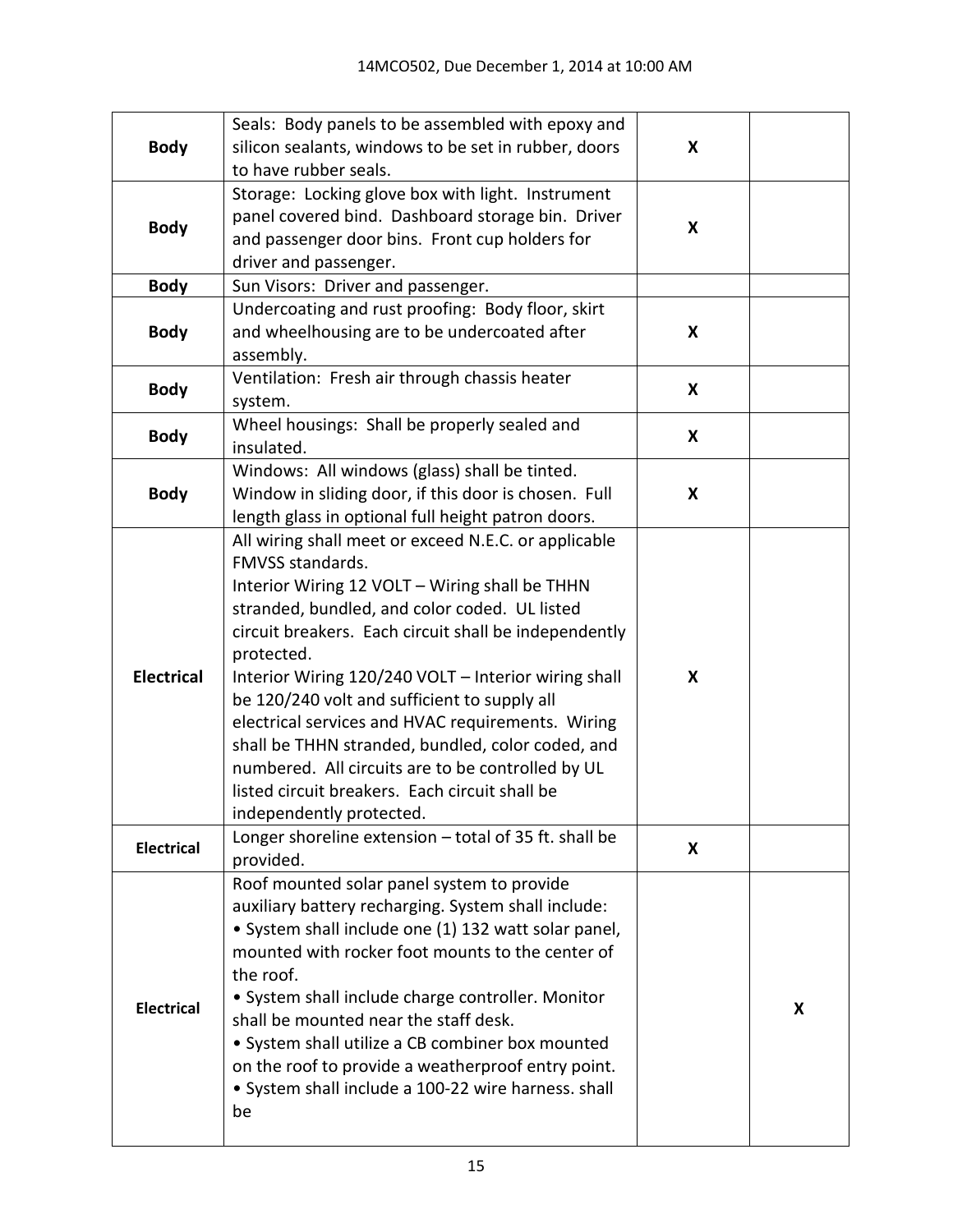| <b>Electrical</b> | Two (2) 12VDC receptacles shall be installed near                                  | X |  |
|-------------------|------------------------------------------------------------------------------------|---|--|
|                   | the staff desk, for technology power.                                              |   |  |
|                   | Vehicle shall include onBoard Mobile Gateway with                                  |   |  |
|                   | the following specifications:                                                      |   |  |
|                   | 1. Gateway IMT530-01-W In-Vehicle Gateway:                                         |   |  |
|                   | onBoard Mobile Gateway 530.                                                        |   |  |
|                   | 2. oMG Options Hardware Upgrade: Verizon LTE                                       |   |  |
|                   | radio (installed at factory) Enterprise grade Novatel                              |   |  |
| <b>Broadband-</b> | E362 module for Verizon 3G/4G (Sierra Wireless                                     |   |  |
| <b>Vehicle</b>    | MC7354).                                                                           | X |  |
| Equipment         | 3. oMG Support IMTSUP510 Platinum Support for                                      |   |  |
|                   | oMG 530 MULTI (Enterprise oMM) - 3 years                                           |   |  |
|                   | 4. Non-Common List IMTANT4701 Antenna: Bolt                                        |   |  |
|                   | mount, White 3G/LTE single/WiFi 2.4/5 GHz MIMO                                     |   |  |
|                   | (BB15W-RRRS0) Antenna for PEM card enabled                                         |   |  |
|                   | oMG with (2) Cellular Leads, (2) Wi-Fi Leads                                       |   |  |
|                   | intended for Wi-Fi Backhaul and (1) GPS Lead. No                                   |   |  |
|                   | ground plane, bolt Length 3/4 inch                                                 |   |  |
|                   | Vehicles shall include onBoard Mobility Manager for                                |   |  |
|                   | 3 year licensing term:                                                             |   |  |
|                   | 5. oMM-Apps-oCM IMTOMM007 Software License:                                        |   |  |
| <b>Broadband-</b> | Multiple Enterprise Services [list] (based on # of                                 |   |  |
| Vehicle           | oMGs) Includes Tracker for up 1more oMGs (Total                                    | X |  |
| Equipment         | Reach is complimentary)                                                            |   |  |
|                   | 6. oMM-Apps-oCM Annual Support: oMM                                                |   |  |
|                   | Enterprise Core (includes back-up where applicable)                                |   |  |
|                   | 7. oMM-Apps-oCM IMTOCM004 Annual Software                                          |   |  |
|                   | Support: oCM (For 1 more oMG's)<br>Hardware: All necessary door locks, hand rails, |   |  |
| <b>Hardware</b>   | door closers, hold backs, and hinges will be                                       | X |  |
|                   | furnished to provide smooth, efficient operation.                                  |   |  |
|                   | Ceiling: Ceiling to be finished with a lightweight                                 |   |  |
|                   | substrate material overlaid with one continuous                                    |   |  |
| Internal          | piece of non-glare, pebble grain, white textured                                   | X |  |
|                   | fiberglass. Kemlite or Sequentia brand FRP board                                   |   |  |
|                   | .090 thickness. Must meet ASTME-84 rating.                                         |   |  |
|                   | Desk: One staff desk constructed of furniture grade                                |   |  |
|                   | plywood. Desktop shall be 34" thick with laminate                                  |   |  |
|                   | bonded to the plywood. Desk to have a positive                                     |   |  |
| Internal          | latching pencil drawer beneath the work surface.                                   |   |  |
|                   | Desktop to be appropriately configured for                                         | X |  |
|                   | installation of technologies by the library including                              |   |  |
|                   | cable pass-through grommet and defined wire                                        |   |  |
|                   | paths from desktop.                                                                |   |  |
|                   |                                                                                    |   |  |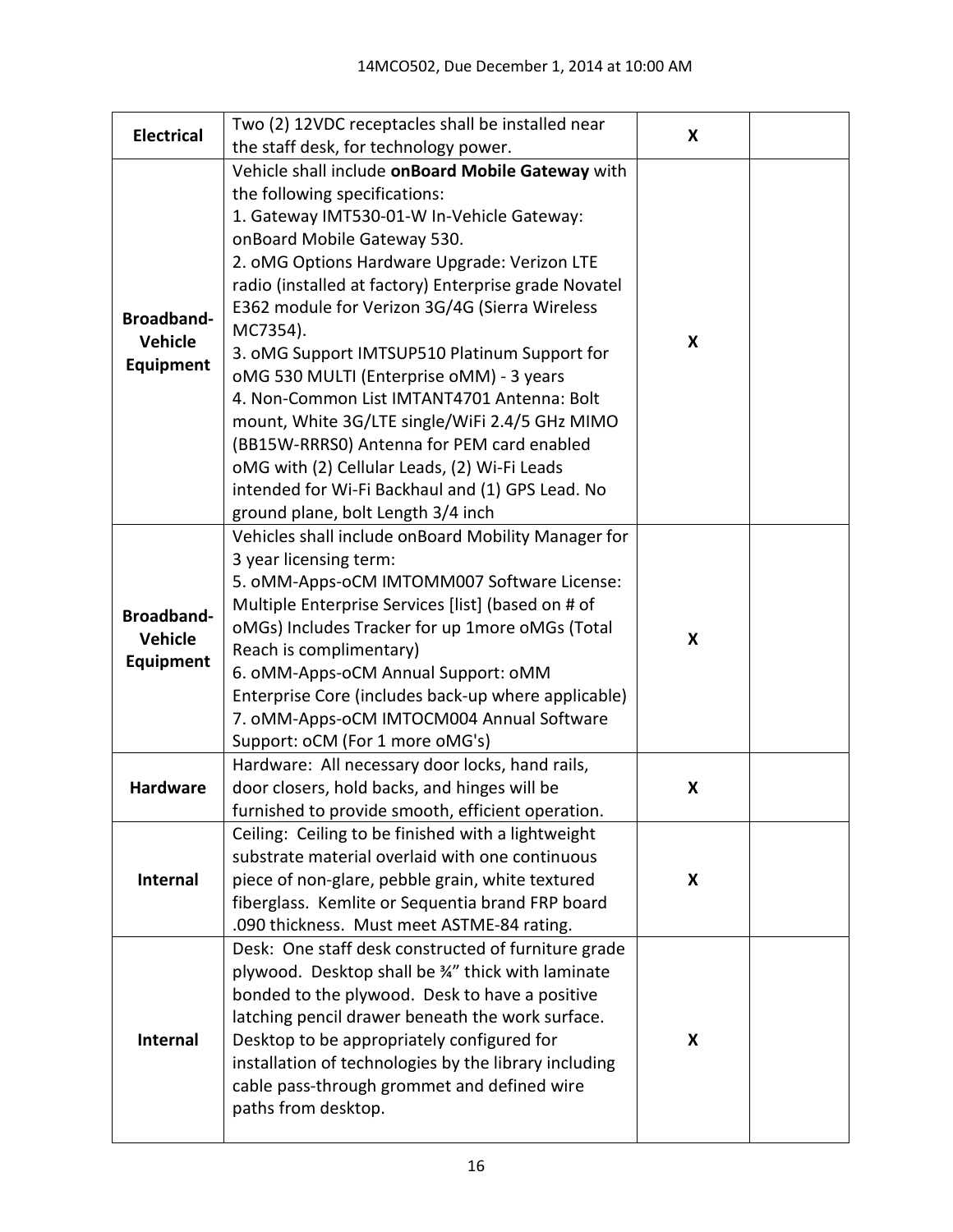|                 | Desk shall include a book return system including<br>an appropriately sized drop slot and under desk |   |   |
|-----------------|------------------------------------------------------------------------------------------------------|---|---|
| <b>Internal</b> | mounted catch box. Catch box shall be open                                                           |   | X |
|                 | toward the staff area to allow for easy removal of                                                   |   |   |
|                 | materials.                                                                                           |   |   |
|                 | Two (2) public computing workstations that will be                                                   |   |   |
| Internal        | used for a laptop and external mouse (Midland                                                        | X |   |
|                 | County will purchase said laptops and mice).                                                         |   |   |
| Internal        | Two (2) floor mounted chairs to sit in front of the                                                  |   |   |
|                 | public computing workstations. These should be<br>easy to remove if driver deems necessary.          | X |   |
|                 | Printing station in which a printer can sit on and                                                   |   |   |
|                 | paper can be stored below. This printer will be                                                      |   |   |
| Internal        | used by both the staff as well as the public.                                                        | X |   |
|                 | (Midland County will purchase said printer).                                                         |   |   |
|                 | Floor Covering: Commercial grade carpet installed                                                    |   |   |
| <b>Internal</b> | in one piece with no seams. Library shall select the                                                 | X |   |
|                 | color and style. Five-year wear-dated minimum.                                                       |   |   |
|                 | Lighting: A minimum of eight LED lighting fixtures,                                                  |   |   |
|                 | minimum six inches in diameter, provided in ceiling.                                                 |   |   |
|                 | Provide 12 volt stepwell light wired to operate in                                                   |   |   |
|                 | conjunction with the condition of the door and                                                       |   |   |
|                 | have an on/off switch mounted in the dash. A 12                                                      |   |   |
| Internal        | volt dome light shall be provided in cab area.                                                       | X |   |
|                 | Fluorescent 12-volt exterior light shall be provided                                                 |   |   |
|                 | at patron door. 12V fluorescent lights shall be                                                      |   |   |
|                 | provided on each side sufficient to illuminate                                                       |   |   |
|                 | graphics and lettering.                                                                              |   |   |
|                 | Storage: one interior storage cabinet shall be                                                       |   |   |
| Internal        | provided above the staff desk with lockable bulletin                                                 | X |   |
|                 | board type door.                                                                                     |   |   |
|                 | Paneling: Wall finishes shall be commercial grade                                                    |   |   |
|                 | "upholstery weight" fabric applied over lightweight                                                  |   |   |
| Internal        | substrate material. The fabric shall be applied to                                                   | X |   |
|                 | the walls as panels securely mounted between the                                                     |   |   |
|                 | shelf mounting upright strips. Material to meet<br><b>FMVSS-302.</b>                                 |   |   |
|                 | Radio: Wiring and antenna for cellular phone shall                                                   |   |   |
| Internal        | be provided.                                                                                         | X |   |
|                 | Safety: Dual front air bags, back up alarm, front                                                    |   |   |
|                 | fog/driving lights, triangle reflector set, 5lb. A.B.C.                                              |   |   |
| <b>Internal</b> | fire extinguisher, ceiling mounted smoke and                                                         |   |   |
|                 | carbon monoxide detectors. Rear back up camera                                                       | X |   |
|                 | with monitor. Rear back up sonar detector.                                                           |   |   |
|                 |                                                                                                      |   |   |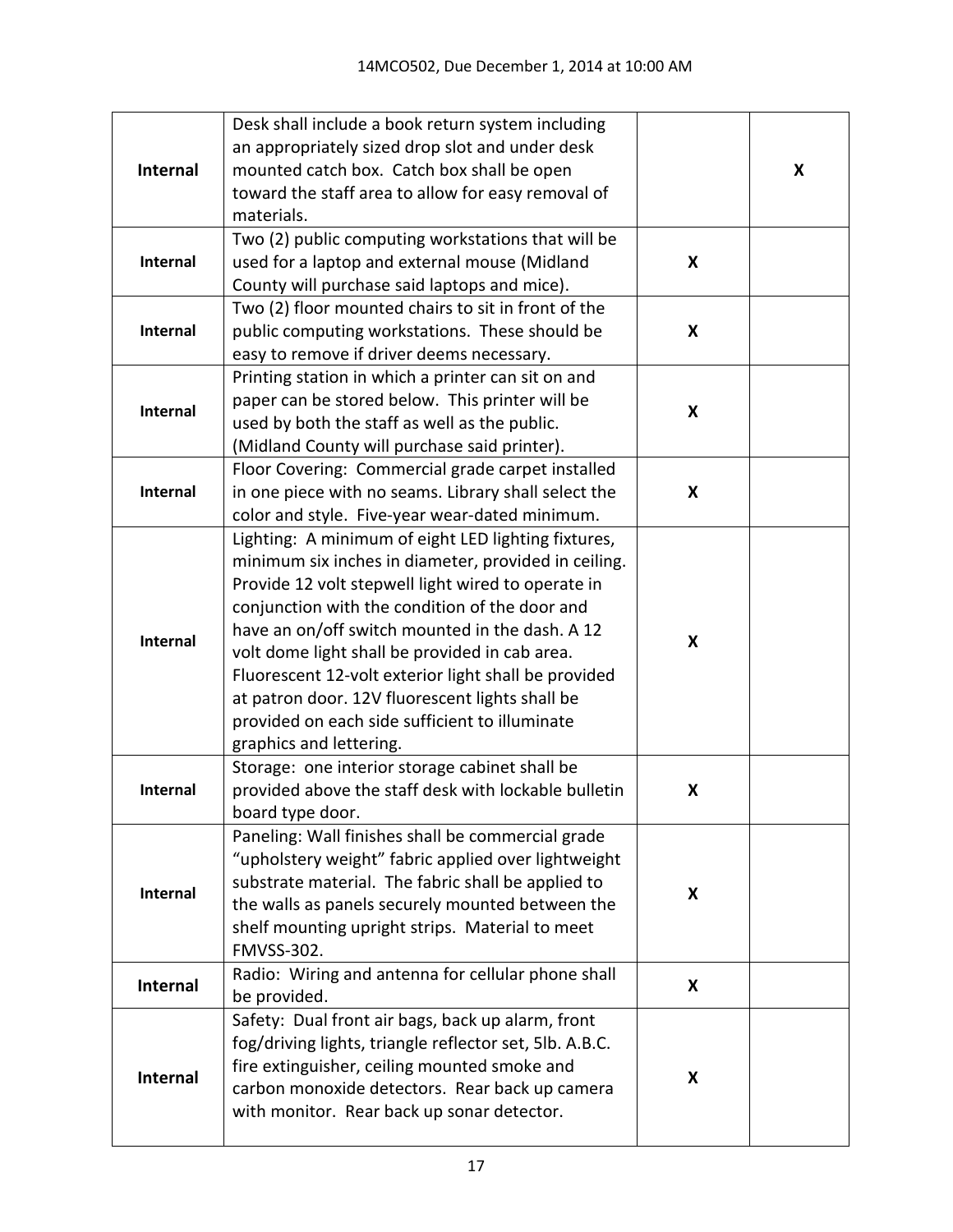| <b>Internal</b> | Seating: Driver and passenger seats shall be bucket<br>type, high back deluxe with arm rests and height<br>adjustable seat belts. Both seats shall have<br>seatbelts and be 10-way adjustable with lumbar<br>support. Seats must meet FMVSS302 flammability<br>standards. Driver seat shall swivel in order to fully<br>face front staff desk.                                                                                                                                                                                                                                                         | X |   |
|-----------------|--------------------------------------------------------------------------------------------------------------------------------------------------------------------------------------------------------------------------------------------------------------------------------------------------------------------------------------------------------------------------------------------------------------------------------------------------------------------------------------------------------------------------------------------------------------------------------------------------------|---|---|
| <b>Internal</b> | Shelving: Shelving shall be aluminum, adjustable,<br>and interchangeable wherever possible. Acore<br>brand. Shelves shall slope 15 degrees, shelving shall<br>be a combination of 7 inch Acore Model AB 7, and 9<br>inch Acore Model AB 9 inch depths, sizes to be<br>specified by customer. Shelf uprights shall follow<br>interior contour of walls in order to gain maximum<br>aisle width. Acore brand single sided "Wall<br>Hugger" model book carts specially modified for use<br>with the contoured Sprinter walls (4). Cart<br>tie-down - one needed for each wall "mounted"<br>book cart (4). | X |   |
| <b>Internal</b> | Finish, cabinetry and shelving installation shall<br>provide a minimum 38" aisle width.                                                                                                                                                                                                                                                                                                                                                                                                                                                                                                                | X |   |
| <b>Internal</b> | Electrical grounded outlets both internal and<br>external (preferable high mounts out of reach of<br>children)                                                                                                                                                                                                                                                                                                                                                                                                                                                                                         | X |   |
| <b>Other</b>    | Wheelchair Lift: Commercial lift, fully automatic,<br>with backup system, dual handrails, and safety belt.<br>Ricon brand. Dash mounted activation switch and a<br>hand held controller for all lift functions.                                                                                                                                                                                                                                                                                                                                                                                        | X |   |
| <b>Other</b>    | Painting and Lettering: Cab and body in Freightliner<br>OEM White.                                                                                                                                                                                                                                                                                                                                                                                                                                                                                                                                     | X |   |
| Other           | Vehicle shall have a "moderate" level of brightly<br>colored vinyl graphics package in addition to the<br>library selected single color OEM base paint.<br>Quoted pricing shall include development, printing<br>and installation of this graphics package for each<br>vehicle.<br>The wording must contain<br>MIDLAND COUNTY PUBLIC LIBRARY BOOKMOBILE                                                                                                                                                                                                                                                | X |   |
| Other           | Awning – on passenger side, electric with hand held<br>controller, interior mounted switch, and manual<br>override system. Twelve feet in length.                                                                                                                                                                                                                                                                                                                                                                                                                                                      | X |   |
| Other           | Eye catching or attention grabbing feature such as a<br>bubble blower                                                                                                                                                                                                                                                                                                                                                                                                                                                                                                                                  |   | X |
| Other           | Computer conduit between each desk.                                                                                                                                                                                                                                                                                                                                                                                                                                                                                                                                                                    | X |   |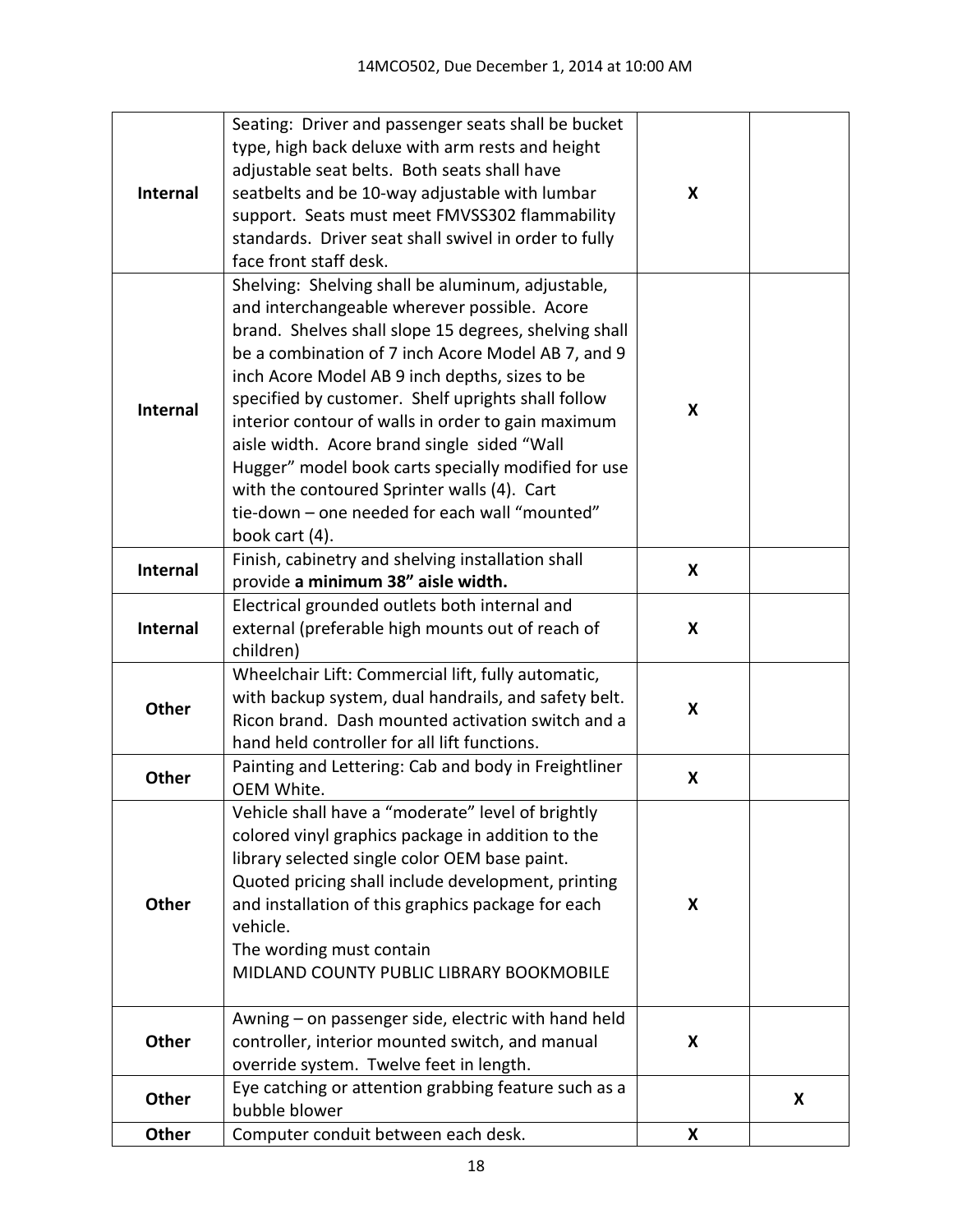|                 | Delivery to be made by vendor driver who will make    |   |  |
|-----------------|-------------------------------------------------------|---|--|
| <b>Delivery</b> | any minor adjustments to the vehicle as well as       | X |  |
|                 | explain complete operation of vehicle.                |   |  |
|                 | Warranty: 36 months/36,000 miles limited              |   |  |
| Warranty        | warranty. 24 months/84,000 miles limited extended     | X |  |
|                 | warranty.                                             |   |  |
| Warranty        | Body: 60 months/100,000 miles limited warranty        | X |  |
|                 | as specified by manufacturer.                         |   |  |
| Warranty        | Transmission: 36 months/36,000 miles limited          | X |  |
|                 | warranty as specified by manufacturer.                |   |  |
| Warranty        | Roadside Assistance: 36 months/36,000 miles           | X |  |
| Warranty        | Upfitting and Conversion: One (1) year/Unlimited      | X |  |
|                 | miles                                                 |   |  |
| Warranty        | Air Conditioning: Minimum (2) years, limited          | X |  |
|                 | warranty, as specified by the manufacturer.           |   |  |
|                 | Other Components: Other components such as            |   |  |
| Warranty        | tires, batteries, etc., as specified by the           | X |  |
|                 | manufacturer.                                         |   |  |
| <b>Required</b> | Delivery shall be made by vendor-trained &            | X |  |
|                 | authorized driver/trainer.                            |   |  |
|                 | Vehicle Lifetime vendor shall officially state the    |   |  |
|                 | design lifetime of vehicle with the proposal. This is |   |  |
|                 | the amount of time from date of delivery, which the   |   |  |
| <b>Required</b> | Library can reasonably expect the vehicle, w/         | X |  |
|                 | routine maintenance, to perform for the               |   |  |
|                 | community before replacement is required.             |   |  |
|                 | (Warranties and types should be included at the       |   |  |
|                 | time of proposal)                                     |   |  |
|                 | Manuals & Documentation shall be provided with        |   |  |
|                 | the vehicle at the time of delivery. Two technical    |   |  |
|                 | service manual sets for chassis, body, generator,     |   |  |
|                 | and each component installed. Vendor shall include    |   |  |
|                 | all manufacture updates for the first two years of    |   |  |
|                 | service. Two visual parts books or two CD or DVD      |   |  |
|                 | sets if books or printed material are not available   |   |  |
|                 | for the body, chassis, and generator. Two complete    |   |  |
| <b>Required</b> | sets of conversion electrical schematics "as          | X |  |
|                 | delivered". Most Electrical schematics shall be       |   |  |
|                 | provided to Library for review prior to schedule of   |   |  |
|                 | delivery of vehicle. Five complete key sets (ignition |   |  |
|                 | & doors, auxiliary locks, compartments, fuel). Two    |   |  |
|                 | complete dimensional layout drawing of interior       |   |  |
|                 | front, rear and both sides.                           |   |  |
|                 |                                                       |   |  |
|                 |                                                       |   |  |